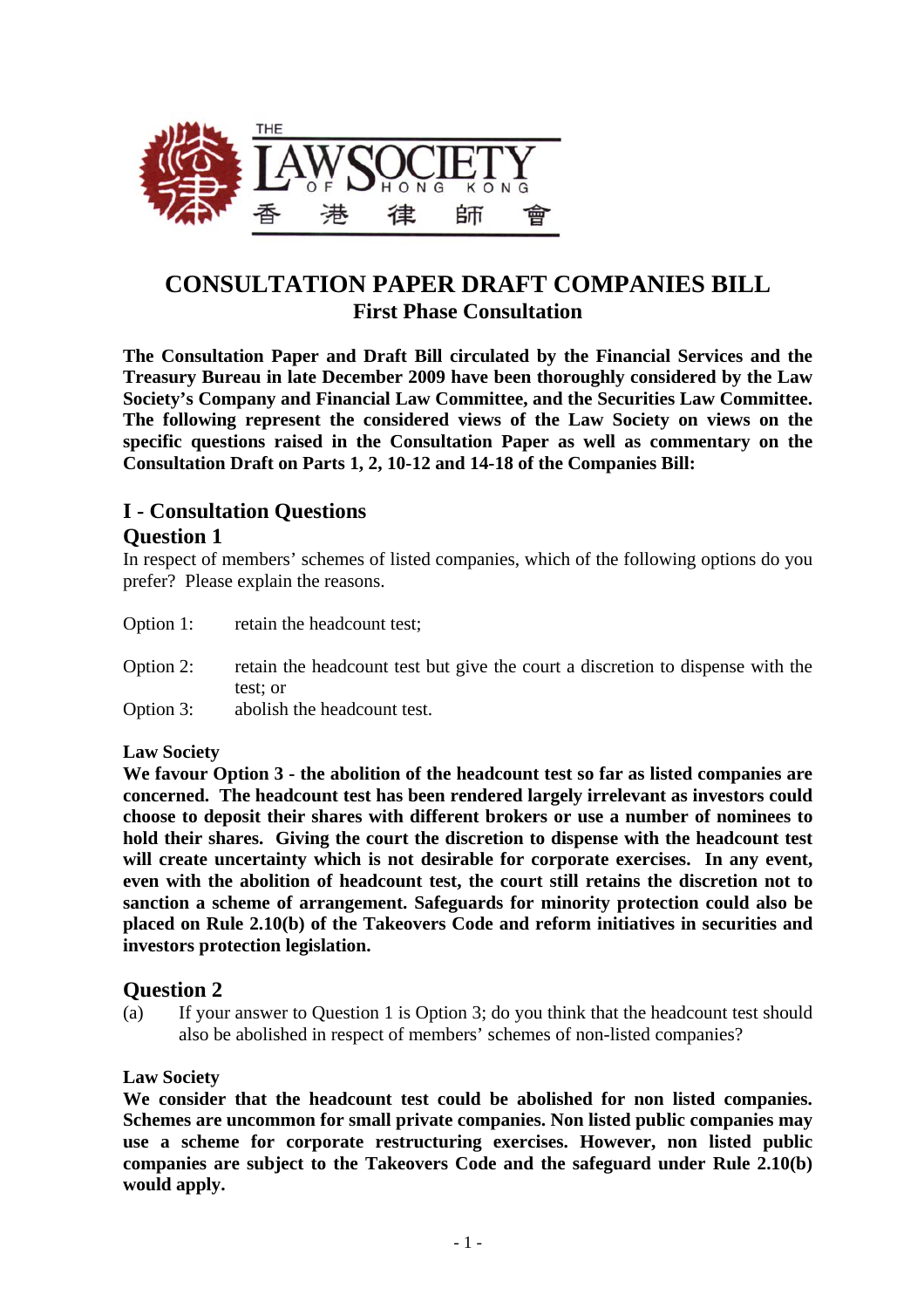(b) If your answer to (a) is yes, do you think that some form of additional protection should be provided for small shareholders? If so, what should such protection be?

### **Law Society**

**No, please see our comments in paragraph (a) above.** 

# **Question 3**

If your answer to Question 1 is Option 2 or Option 3, do you think that the same approach should apply to creditors' scheme?

### **Law Society**

**No. The headcount test should be retained for creditors' schemes. The position of creditors bears little resemblance to that of shareholders in the context of schemes of arrangements. The interests of the largest creditors do not usually align with the small creditors, and the circumstances of indebtedness owed by a company to these creditors may vary substantially. For example, some of the smaller creditors may not have been given the same quality information by the debtor company when compared with the largest creditors. The reasons for abolition of the headcount test of members' scheme do not apply to creditors' scheme.**

### **Question 4**

(a) Do you agree that directors' residential address should continue be made available for inspection on the public register?

### **Law Society**

**Some members consider that it is not in the public interest that regulatory and enforcement agencies, creditors and liquidators be able to contact directors personally through their residential addresses (emphasis underlined). It should be enough that service of legal or court documents on the directors may be effectively made by delivery at the company's registered office. Under the current regime, there is no Hong Kong residency requirement for directors. Hence, directors residing outside Hong Kong can properly give a foreign address. Hong Kong's regulatory and enforcement agencies have no jurisdiction over persons residing outside our jurisdiction and for enforcement matters it is not too meaningful for foreign directors to give their residential addresses.** 

**There is also no systematic check on whether the residential addresses of directors registered at the Companies Registry are valid. A person intending to evade obligations as a director can supply an overseas address or move elsewhere without difficulty.** 

**Some members consider that directors' residential addresses should continue to be made available for public inspection for the following reasons:** 

- **(i) there have not been incidents of harassment or intimidation in Hong Kong occurring at directors' residences as a result of public disclosure of such information;**
- **(ii) given directors are subject to various fiduciary duties and/or personal liabilities, the public disclosure of their residential addresses do not only facilitate service of notices and processes but probably enhances a sense of**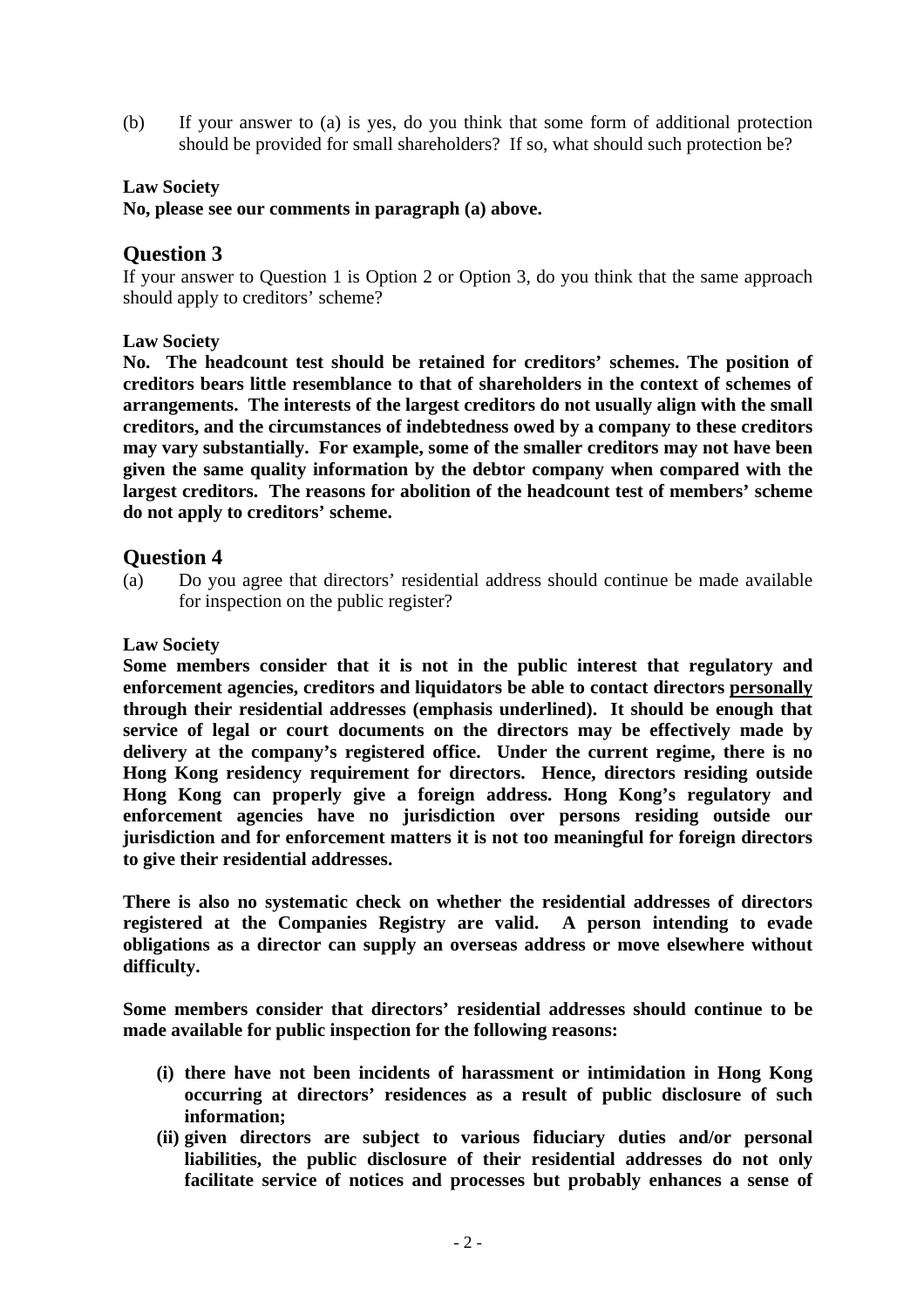**responsibility on their part as they know they can be still contactable even if their companies are closed down or wound up; and** 

**(iii) the UK and Australian approaches have their respective problems and are not inexpensive to run.** 

**Some members, on the other hand, favour a modernization of the current approach such that directors' residential addresses are not generally available for public inspection. The practice of disclosing this information in public registers appears to have developed with two main aims: (1) as a means of precisely identifying the director (particularly when carrying out checks as to disqualification, other directorships or business interests and personal creditworthiness); and (2) to facilitate service of process on a director.** 

**While harassment and intimidation of directors of "controversial" companies is not currently an issue in Hong Kong, it may become an issue either locally or as a result of foreign activists obtaining information about directors resident in their country from overseas registers. The risk to individuals outweighs the benefit of making directors' residential addresses a matter of public record.** 

- (b) If your answer to (a) is in the negative, do you think that either:
	- (i) the Australian approach (paragraph 7.8 and 7.9); or
	- (ii) the UKCA 2006 approach (paragraph  $7.10(b)$ ) should be adopted?

#### **Law Society**

**For those members who favour a modernised approach, they support a move to the approach used in the UKCA 2006. The Australian approach is akin to that used in the UK prior to UKCA 2006. That approach proved defective in some respects and imposes a greater administrative burden on the registrar.** 

(c) If you consider that either the Australian or the UKCA 2006 approaches should be adopted, do you have any suggestions on how to tackle the practical problems highlighted in paragraph 7.13(c) to (e) above?

#### **Law Society**

**Paragraph 7.13(d) - The requirement for the Companies Registry to maintain a separate (confidential) register of residential addresses of directors does not seem particularly onerous. There is likely to be a fairly lengthy lead-in period for the new provisions to come into effect, giving plenty of time for the Registry to modify its systems in an appropriate manner. Furthermore, we are not convinced that updating two separate registers adds unreasonably to the Registrar's administrative burden. Making a failure to file changes to the directors' residential address a criminal offence, should sufficiently deal with any potential issues of inadvertent or intentional failure to notify changes to the Registrar.** 

**Of greater concern is the issue of access. The whole purpose of making the residential addresses of directors confidential (i.e. for reasons of personal protection) will be negated if the net is cast as wide as suggested in paragraph 7.13(d). We would support a more restrictive approach. We believe the interests of shareholders, creditors,**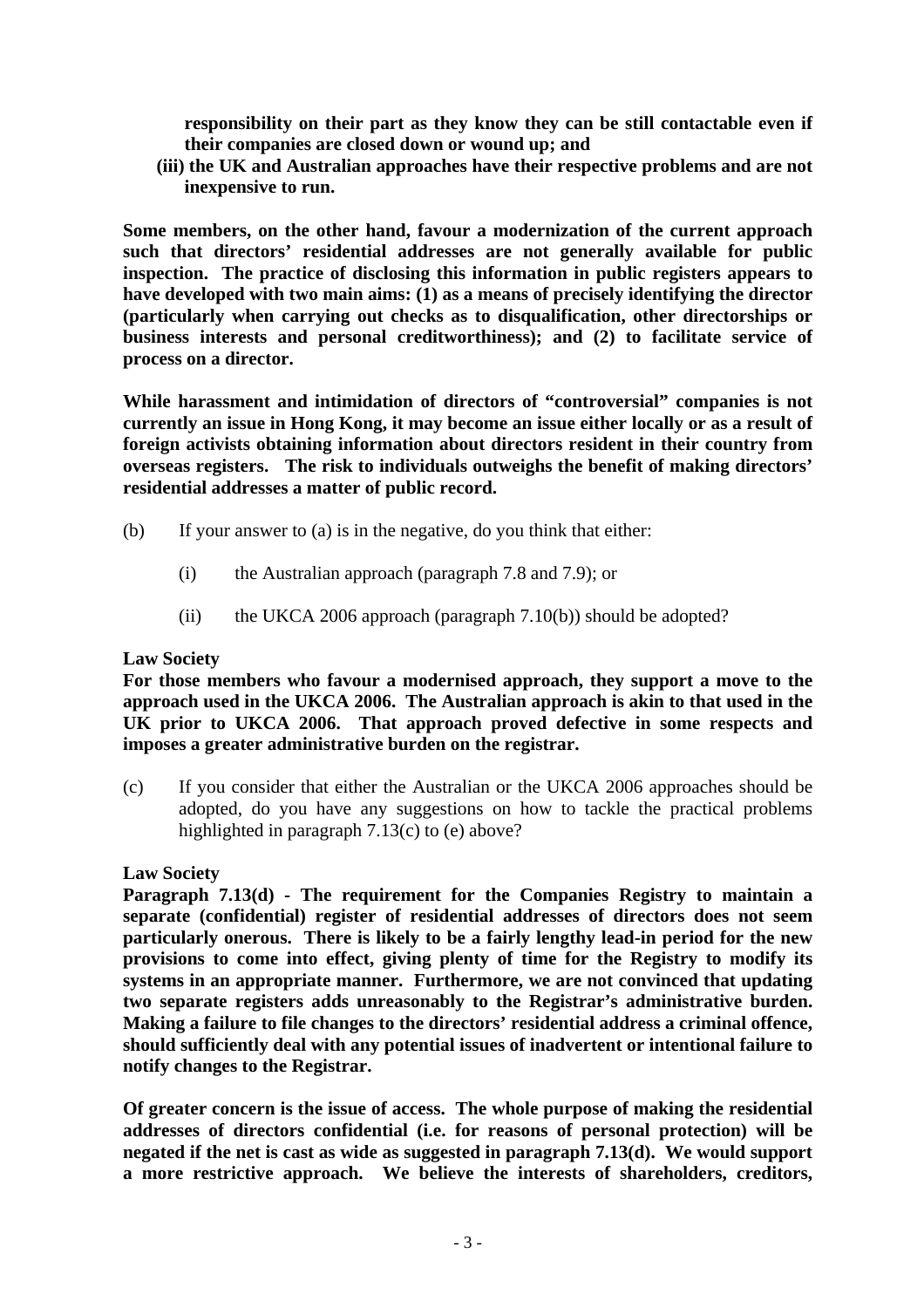**employees and the other parties mentioned will be adequately protected by a requirement for directors to declare an address for service.** 

### **Question 5**

(a) Do you think that there is a need to mask certain digits from the identification numbers of new records of directors and company secretaries on the public register?

#### **Law Society**

**No. Identification numbers should be recorded and disclosed in full as it is a unique piece of information for identifying a person; the name of a person is not. Persons with identical names are not uncommon.** 

**An identification number is not a reliable tool for authenticating the identity of a person in electronic or telephone transactions. Use of identification number for authentication purpose is itself a misuse and should be discouraged.** 

(b) If your answer to (a) is yes, do you have any views on how to deal with personal identification numbers on existing records?

#### **Law Society Not applicable.**

### **Question 6**

On the assumption that a new disinterested members' approval exception to prohibitions on loan and similar transactions in favour of directors and their connected persons will be introduced in respect of public companies, which of the following options do you prefer?

- Option 1: "relevant private companies" as defined in section 157H(10) of the CO should continue to be subject to more stringent regulations similar to public companies (including restrictions relating to quasi-loans and credit transactions, restrictions relating to connected persons and disinterested members' approval requirement);
- Option 2: extending the concept of "relevant private company" to cover companies associated with non-listed public companies;
- Option 3: modifying the concept of "relevant private company" by disapplying it to private companies having a common holding company with a listed/public company;
- Option 4: modifying the concept of "relevant private company" to cover only private companies which are subsidiaries of a listed/public company; or
- Option 5: abolishing the concept of "relevant private companies", i.e. all private companies should be subject to the same treatment.

Any other option (please elaborate)?

#### **Law Society**

**We prefer option 4 i.e. modifying the concept of "relevant private company' to cover**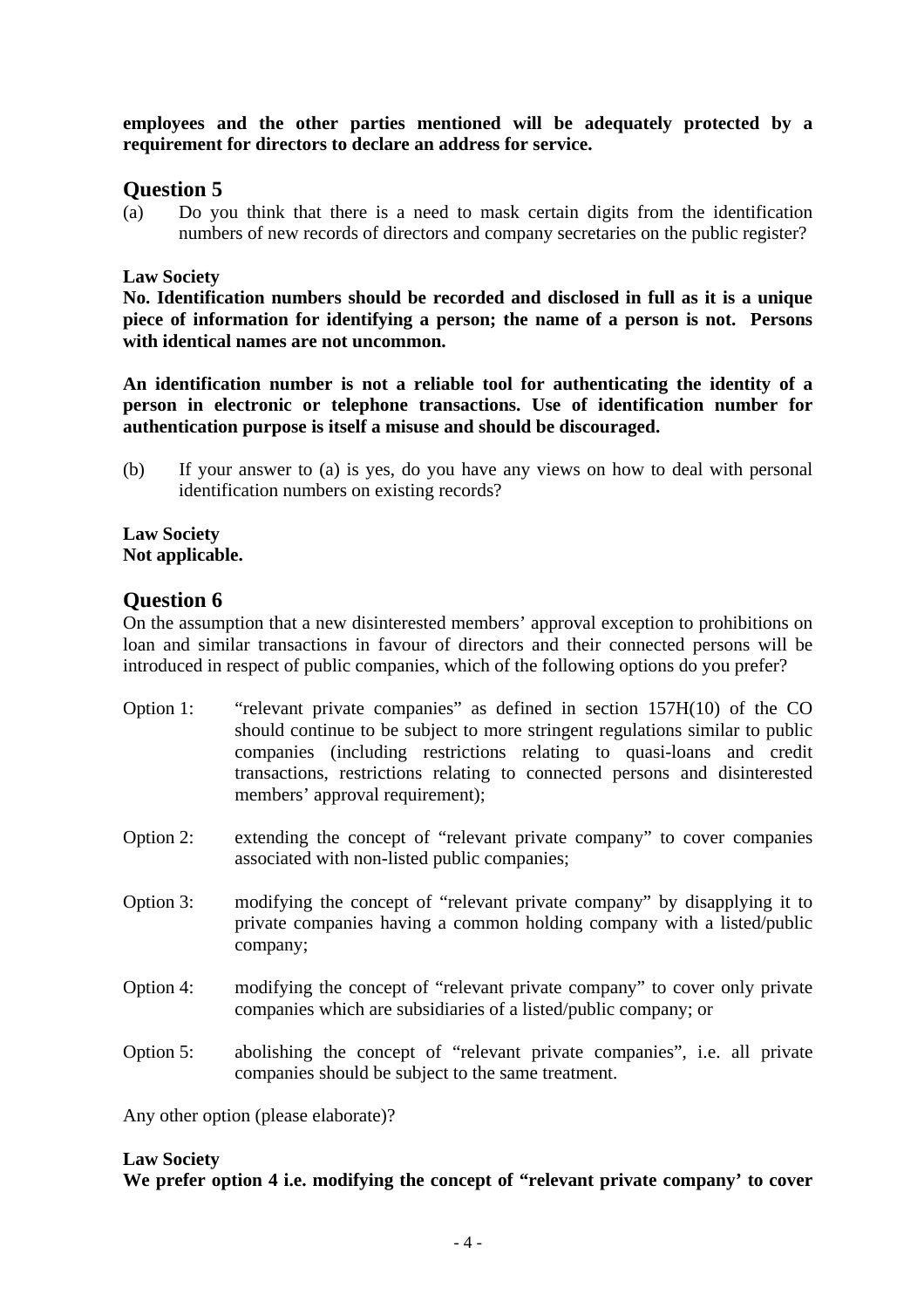**only subsidiaries of a listed/public company. However, given that non listed public companies are not subject to the regulation of the Hong Kong Stock Exchange, clear definition of "disinterested members" should be included in the CO.** 

**The other options are too stringent and will be casting the net too wide. For example, the acts of private holding companies of listed companies do not have a financial impact on the listed group and the requirement could easily be avoided by using offshore companies as holding vehicles.** 

### **Question 7**

Do you consider that the common law derivative action currently preserved in section 168BC(4) of the CO should be abolished in the CB?

### **Law Society**

 $\overline{a}$ 

**Some members are of the view that common law derivative actions should be preserved to allow members of foreign companies to bring a derivative action in Hong Kong. There are still a large number of companies which are incorporated outside Hong Kong without a Part XI registration but with most or all of its shareholders in Hong Kong and which are set up for a number of reasons such as tax planning and asset protection. For example, BVI companies are commonly used as holding or intermediate holding companies. Abolishing common law derivative action may deprive such shareholders effective remedy, without obvious benefits to the other members of the community.** 

**Some members are of the view that the benefits in terms of simplicity and certainty, of operating a single statutory regime, outweigh the arguments in favour of retaining the parallel common law and statutory regimes.** 

**Ribeiro PJ in** *Waddington* **pointed out that the co-existence of both the statutory and common law derivative actions may lead to problems where a member seeks to invoke both and that the co-existence of both the statutory and common law regimes is unusual in an international context and is a source of confusion and complication.** 

**The learned judges went on to consider whether the removal of the common law right of action would prejudice shareholders of an overseas incorporated company to bring a derivative action in Hong Kong. They concluded that it would not, on the basis that the question of whether a derivative action is available is a matter of the law of the place of incorporation of the company concerned. Some of the language used by the judges in both** *Waddington[1](#page-4-0)* **and** *Konamaneni<sup>2</sup>* **(referred to in** *Waddington***) appear to suggest that an alternative interpretation is possible. However, until the matter is the subject of a judicial decision (and in that regard, it is important to note that the opinions of the judges in** *Waddington* **on this issue did not form part of the decision in that case) there is a small risk that shareholders in overseas incorporated companies which are not registered under the Companies Ordinance may be prejudiced by the removal of the common law right of action. It is important not to overlook this risk in the Hong Kong context, where foreign companies without Part XI registration are** 

<span id="page-4-0"></span><sup>&</sup>lt;sup>1</sup> See Lord Millett NPJ in paragraph 55, which reads (emphasis added) " $\underline{If}$  the question whether a derivative action is available is a question of substantive law, as the Bills Committee thought...'

<span id="page-4-1"></span><sup>&</sup>lt;sup>2</sup> See Lawrence Collins J in paragraph 128, which reads (emphasis added) "In my judgment the courts of the place of incorporation will almost invariably be the most appropriate forum for the resolution of the issues which relate to the existence of the right of shareholders to sue on behalf of the company."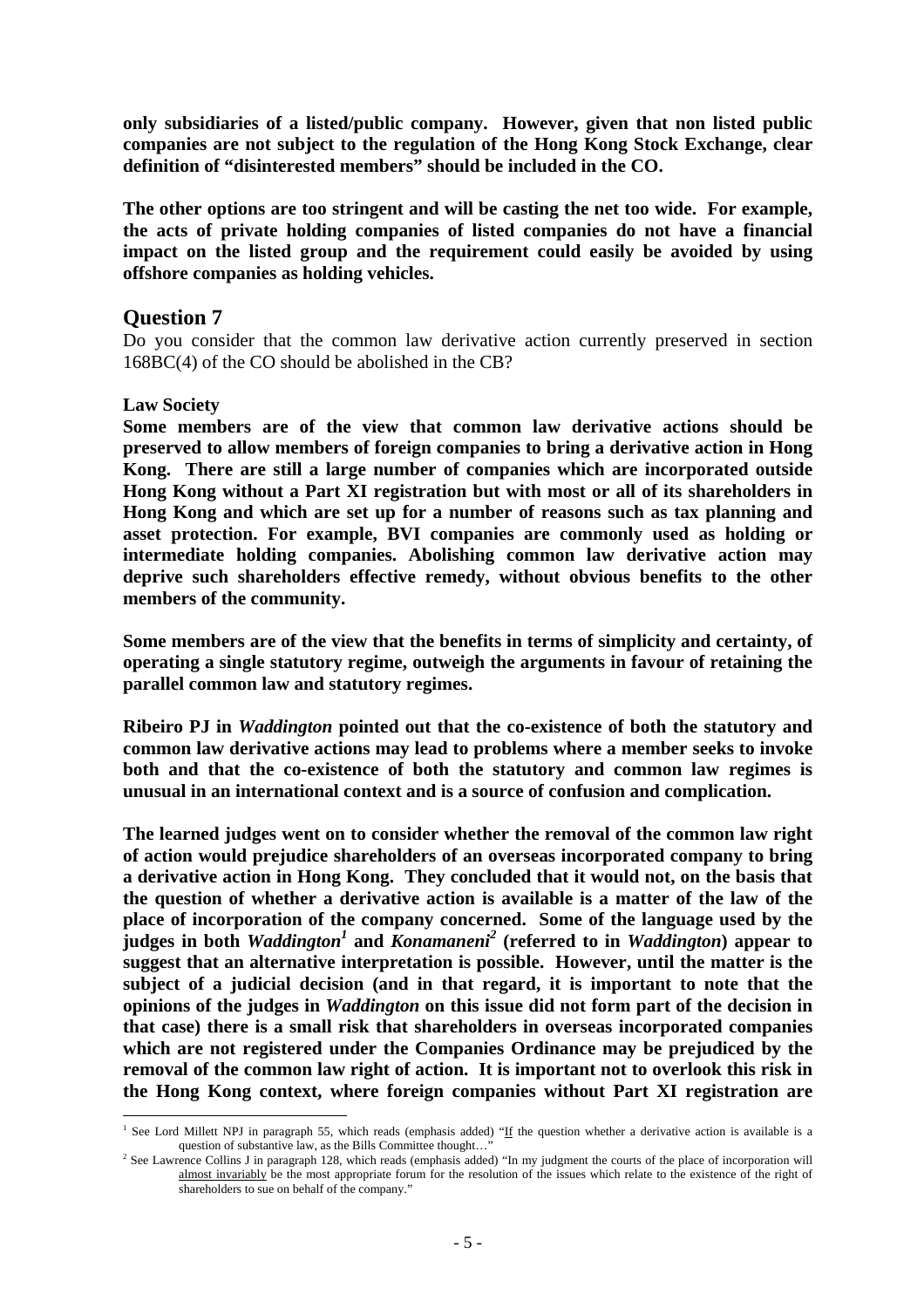**common. For those members who favour the abolition of the common law derivative action, they suggest that it may be necessary to amend the statutory provisions in order to assist in claims by shareholders of overseas incorporated companies, rather than retaining the two separate regimes.** 

# **II - Comments on the "Explanatory Notes on the Draft Parts"**

# **Part 1 - Preliminary**

(a) Reducing the types of companies that can be formed to five, namely, (i) private companies limited by shares; (ii) public companies limited by shares; (iii) private unlimited companies with a share capital; (iv) public unlimited companies with a share capital; and (v) guarantee companies that do not have share capital; and

### **Law Society:**

**We agree with the proposed amendments to (i) streamline the types of companies and abolish the category of unlimited companies without share capital; and (ii) strengthen the enforcement regime.** 

(b) Replacing the phrase "officer who is in default" with "responsible person" and refining the definition to strengthen the enforcement regime (such as lowering of the threshold for a breach or contravention by removing willfulness as an element of the offence, inclusion of negligent acts or omissions and expansion of the categories of persons to be caught).

#### **Law Society**

**We have reservations about the proposal to replace the enforcement trigger of "***knowingly and wilfully authoris[ing] or permit[ting] the default, refusal or contravention***" by "***authorises or permits, participates in, or fails to take all reasonable steps to prevent, the contravention***". This essentially takes away the mental element in a breach which leads to liability and extends liability to negligent acts and omissions.** 

**Whilst it would be a positive development for Hong Kong to strengthen its compliance standards, in reality the vast majority of companies in Hong Kong are privatelyowned small enterprises managed by directors with no professional training and little or no understanding of laws and regulations. Lowering the mental standard to negligence will expose many of these persons to penalties. We would urge the Government to subject this issue to further public consultation and debate.** 

**We note the proposed extension of liability for an offence to an officer of a corporate officer which commits such offence, where the first mentioned officer has caused the corporate officer to be in default. In line with the rationale of strengthening the enforcement regime, please consider if it is appropriate to also fix liability for such offence upon the corporate officer, similar to section 1122(1) of the UKCA 2006.** 

#### *Company, subsidiary and holding company*

**The definition of "company" in s.1.2 is tautologous. It says "a company means a company ..." This drafting leaves some scope for improvement.**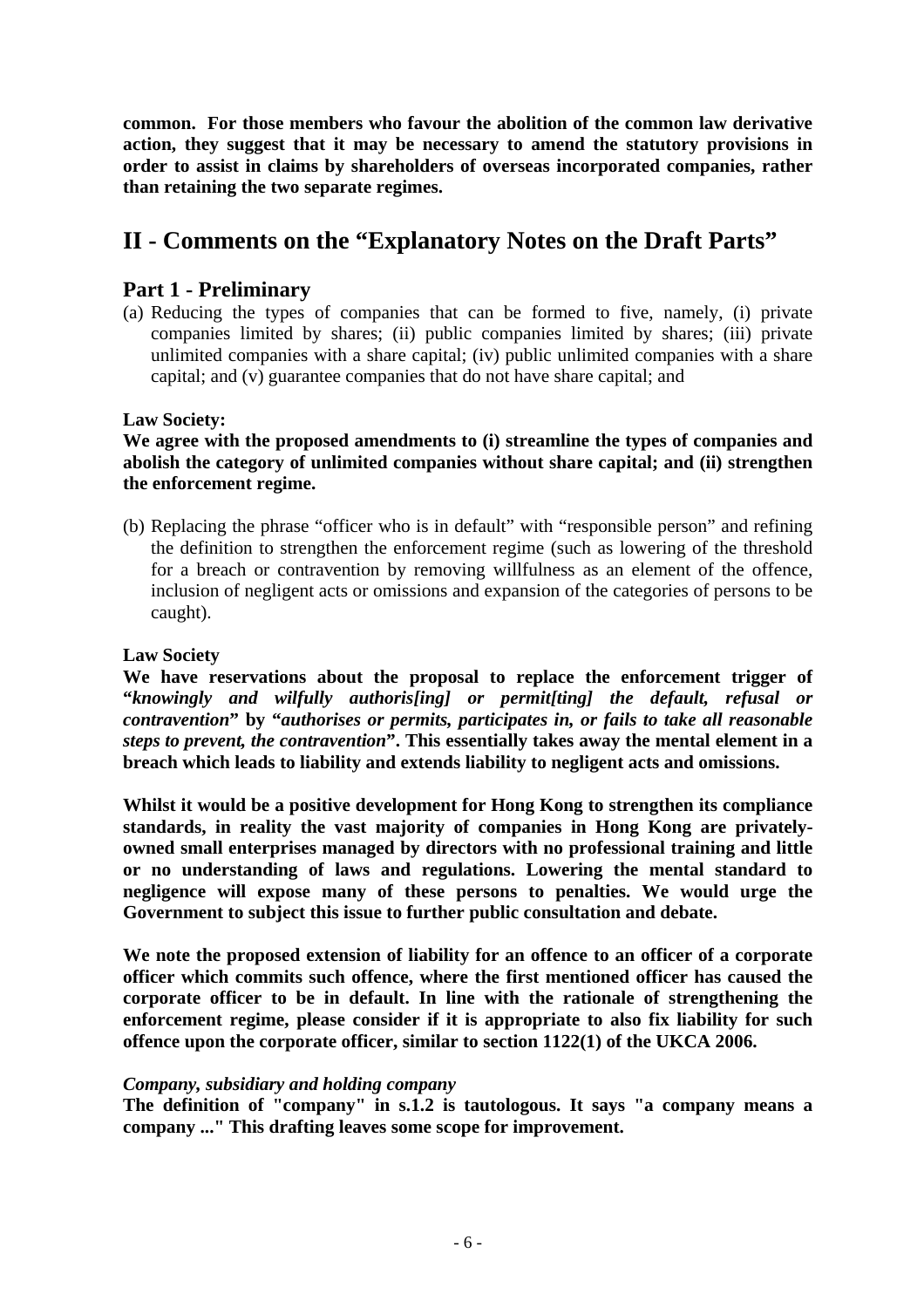**In some cases the definition gives rise to conceptual problems. Under s.1.2 the word "***company***" means "***a company formed and registered under the Ordinance or an existing company***". On a literal reading of this provision, the possibility of a company incorporated outside Hong Kong should have been excluded. However, this is obviously not the case in the definition for "body corporate" which includes a "***company***" incorporated outside Hong Kong.** 

**Similarly, Part XI uses the word "***company***" for non-HK companies and thereby introduces a possibility that "company" could include both HK- and non-HKincorporated companies.** 

**However, we note that the new definitions of "***holding company***" and "***subsidiary***" should go a long way towards removing most remaining uncertainties about requirements or restrictions (e.g. financial assistance provisions) that affect a holding company or subsidiary, which at present seem to suggest that they could be circumvented simply by inserting an overseas-incorporated intermediary. Whether the revised definitions are appropriate cannot be evaluated in isolation, but must be read within the contexts in which the redefined terms are used.** 

#### *Listed company*

**The revised definition of "***listed company***" leaves it unclear whether companies listed by depositary receipts are included.** 

#### *The "public"*

**Ever since the 2004 enactment of the Securities and Futures Ordinance, the "***public***" for most securities law-related purposes has been expressly restricted to the Hong Kong public under Schedule 1 to the SFO. There was further clarification in 2004 with the enactment of Schedule 17 to the CO where, in paragraph 1 of Part 4, persons outside Hong Kong are specifically carved out from the definition of an "***offer***" for the purposes of the prospectus regime.** 

**However, without a general definition of the "***public***" in the CO, some uncertainty remains especially in areas outside the Schedule 17 context. We would urge the Government to consider inserting a general definition of the "***public***", or clarifying the concept in each relevant provision.**

#### *Shares held in a fiduciary capacity*

**The new s.1.13 states that for the purposes of defining a "***holding company***" and a "***subsidiary***", powers exercised or shares held in a "fiduciary capacity" will be disregarded. Presumably the purpose is to exclude the likes of agents and trustees. However, there are a number of conceptual and practical difficulties with this approach:** 

- **(1) The use of the term "***fiduciary***" (which is undefined under the revised law) brings in a large body of common law on the precise meaning of the term.**
- **(2) The application of this concept only to definitions of "***holding companies***" and "***subsidiary***" is inconsistent with the general concept of company membership under the Ordinance, which does not exclude fiduciary or agency holdings.**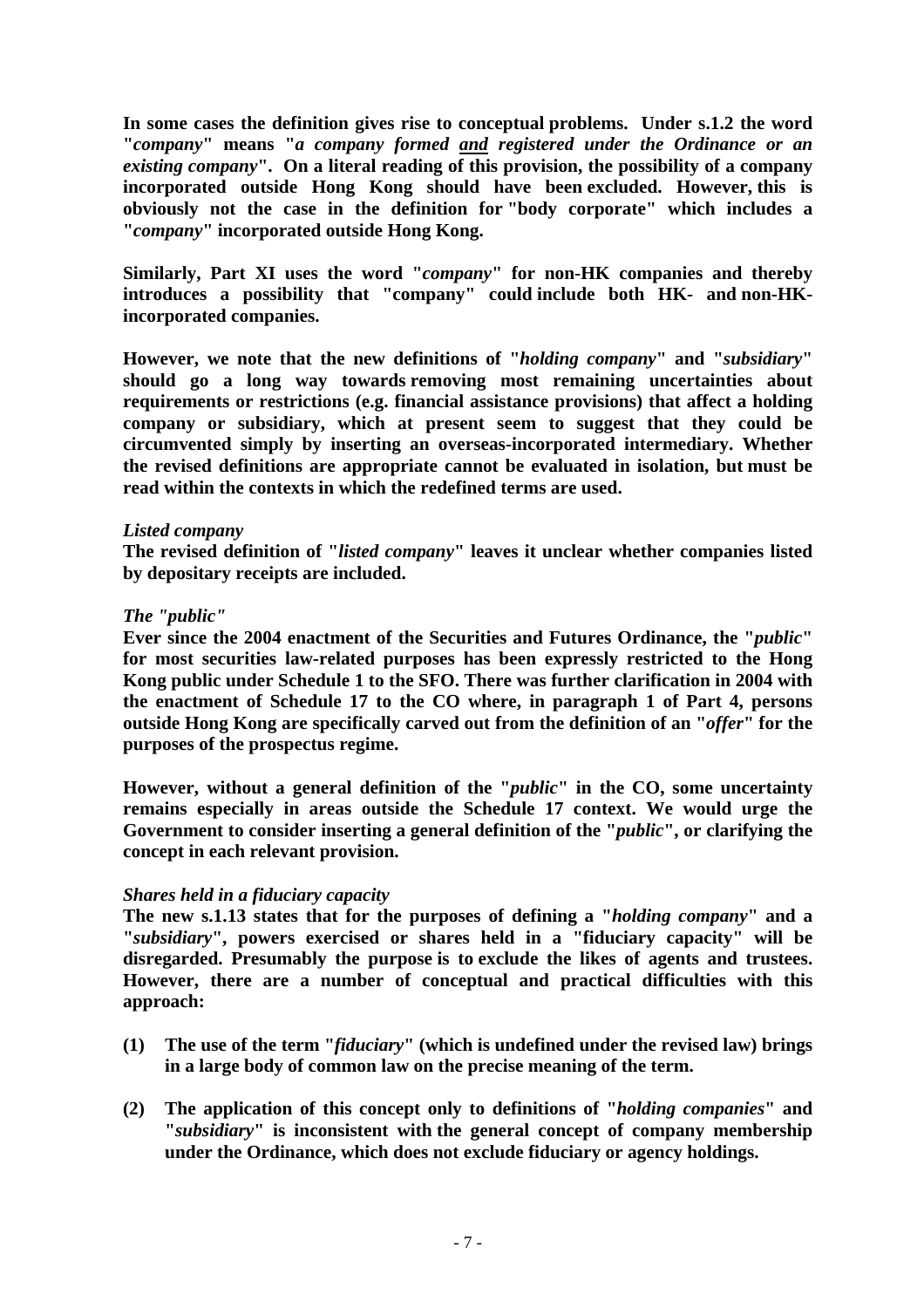- **(3) Recognition of underlying equities (which in many cases may remain unresolved for some time) on a share or on voting powers may lead to the company being deadlocked from action pending the resolution of such equities.**
- **(4) For provisions such as s.124(1) where the subject company is required to do certain things in relation to its subsidiaries, the uncertainties left by the undefined fiduciary concept is less problematic, as the company is more likely to be in a position to identify its own holdings of shares or voting powers in a fiduciary capacity. For provisions such as s.28A or s.165 where a safe harbour or prohibition affects group companies, it can be difficult for the subject company to identify its own holding company by excluding interests held in a fiduciary capacity, especially as the subject company and its parent may both be public listed companies without the close connection normally found in privately-owned groups.**

**Similar considerations apply to 1.17 parent undertakings and subsidiary undertakings, with the additional complication that the fiduciary concept may not exist in jurisdictions where the relevant undertakings are incorporated.** 

### **Part 2 – Registrar of Companies and Register**

(a) Clarifying and enhancing the Registrar's powers in relation to the registration of documents, such as specifying requirements as to the authentication of the documents to be delivered to the CR and manner of delivery and withholding registration of unsatisfactory documents pending further particulars;

#### **Law Society**

#### *"Unsatisfactory document"*

**In relation to the new provisions for the Registrar to reject registration of "unsatisfactory documents" which includes documents containing unnecessary material, there is a risk that if the company (which may or may not have the benefit of legal advice) attempts to file a document which contains both necessary and unnecessary materials, for example a list of resolutions some of which are required to be registered while some are not. In such a case, s.2.18(6) will subject the company to a charge that the necessary and relevant portions have not be filed in time, giving rise to penalties which may prove unnecessarily harsh in practice.** 

**We would suggest that, in addition to the s.2.19 power to withhold registration and the 2.20 right to appeal, there be a "severance" provision to enable the Registrar to treat as duly filed the portions of the document which contain necessary and correct material, provided that the document as rectified under s.2.18(3) is re-filed within a specified time (e.g. 3 days).** 

- (b) Clarifying and enhancing the Registrar's powers in relation to the keeping of the register, such as rectifying typographical or clerical errors, making annotations, and requiring a company to resolve any inconsistency or provide updated information; and
- (c) Introducing a new court-based procedure for removing from the register information that is inaccurate, forged or derived from anything invalid, ineffective or done without the authority of the company.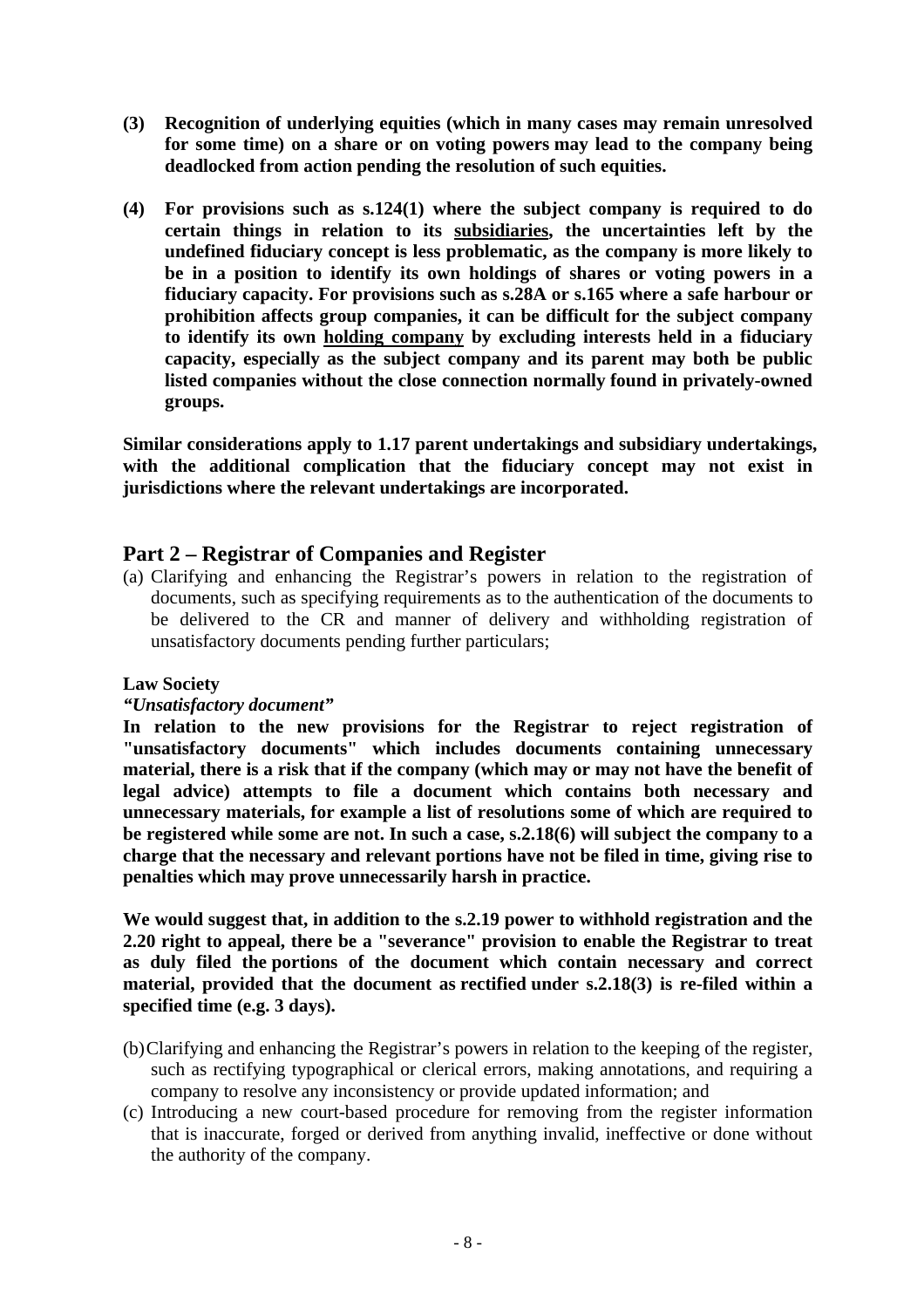**Law Society We agree with the proposed amendments in sub paragraphs (b) and (c) above.** 

# **Part 10 – Directors and Secretaries**

(a) Restricting corporate directorship in private companies;

#### **Law Society**

**We do not support the proposal of restricting corporate directorship in a private company which is not a member of a non listed group. This will place Hong Kong in a less competitive position when compared with other jurisdictions that permit full corporate directorship.**

**If the proposal to require at least one natural person is maintained, consideration should be given to making available exemptions to companies where the rationale of enhancing corporate governance is less relevant. Examples of these exemptions are: (i) a company which is deemed to be dormant under section 344A of the CO; and (ii) a small private company that does not exceed certain prescribed financial thresholds measured against its net assets, turnover, profitability, etc.** 

**Clause 10.3: For private companies that have only one member who is also the sole director of that company, the procedure in Clause 10.3 for nominating a reserve director does not reduce the number of 'dead' companies if the sole member cum director does not nominate a reserve director before his death.** 

(b) Enabling the Registrar to give directions to a company relating to the appointment of directors and secretaries;

### **Law Society**

**Consideration should be given to enhancing the Registrar's power of enforcement in circumstances where the imposition of a fine is not effective to secure compliance. Possible measures include empowering the court to order the company to be struck off upon application by the Registrar where the company continues to be in default despite the imposition of a fine.** 

(c) Codifying directors' duty of care, skill and diligence;

### **Law Society**

**We do not oppose the proposal of adopting an objective/subjective test with the objective test as the minimum standard. Given however that there is a lack of clear case authorities in Hong Kong in this respect, there is uncertainty how the Hong Kong courts will apply the mixed objective/subjective test and in the absence of sufficient clarity, this may operate unfairly on the directors and discourage more qualified persons to assume the role of a director. With this in mind, it might be helpful to observe the UK experience before deciding to implement such a change in Hong Kong.**

(d) Setting out rules on indemnification of directors against liabilities to third parties; and

#### **Law Society**

**We support the proposal but would suggest the following:**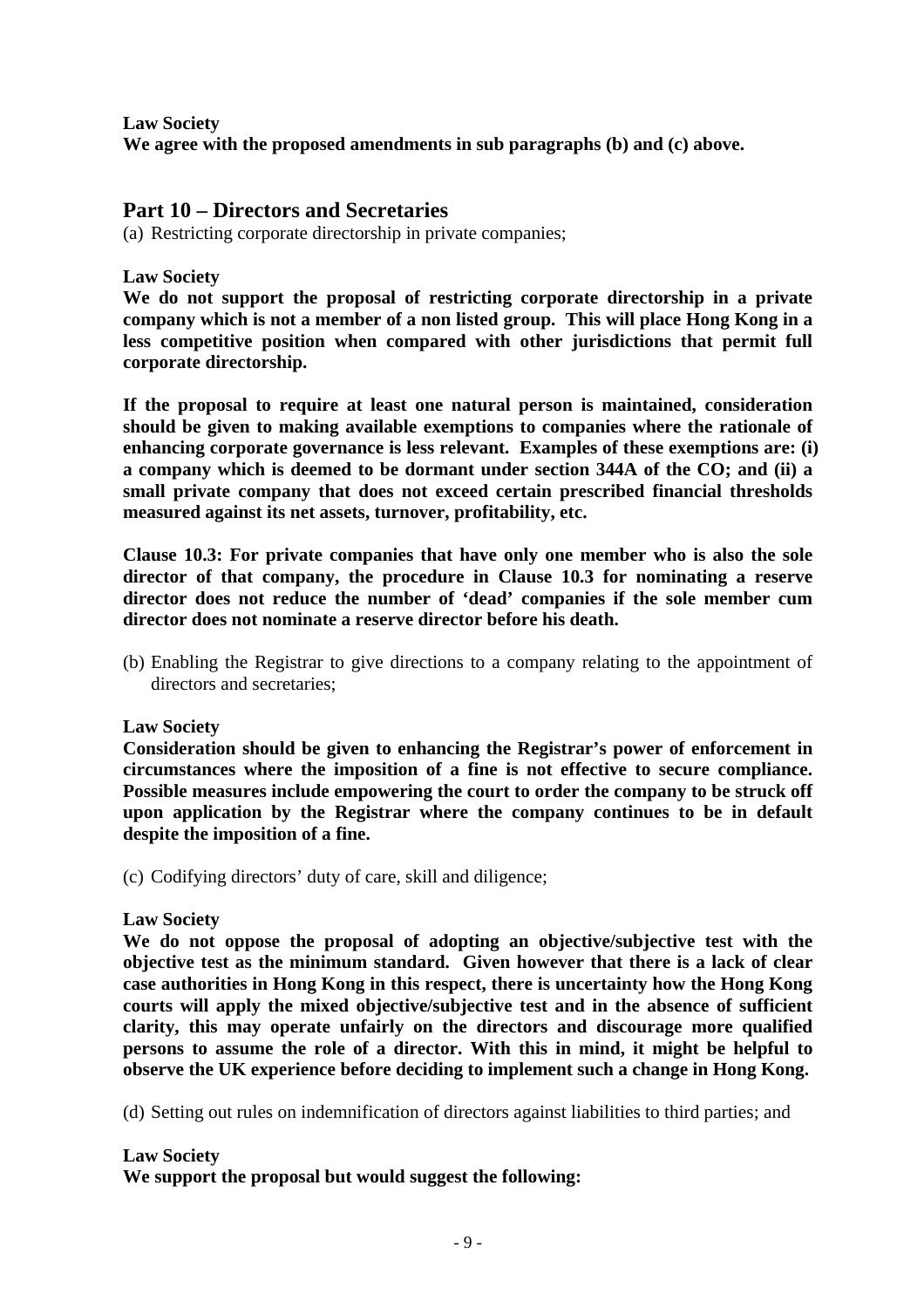- **(i) the indemnity in favour of the director must be recorded in writing, duly authorised and executed by the company giving it. Clause 10.20(2)(b) of the Companies Bill contemplated that indemnity provision may not be in writing and in such case, only a written memorandum setting out the terms of the indemnity is required to be kept by the company and disclosed to its shareholders. A permitted indemnity provision that is not in writing will create uncertainty;**
- **(ii) the permitted indemnity provision should not cover any civil proceedings brought by a shareholder in a derivative or similar action in which judgment is given against the director. Clause 10.18 (2)(b)(ii) should be expanded; and**
- **(iii) in Clause 10.18(2)(b)(ii), any penalty payable in respect of non-compliance with any regulatory requirement is excluded from the scope of a permitted indemnity. An exemption should be provided for a regulatory requirement that is a purely routine administrative matter and has inconsequential impact on the shareholders, for example, any default fine payable for failure to comply with any routine filing or registration requirement under the Companies Bill.**
- (e) Requiring ratification of conduct of directors by disinterested shareholders' approval.

### **Law Society**

**We support the proposal but would suggest the following:** 

- **(i) in Clause 10.22(6), ratification by disinterested shareholders is not required if there is a unanimous vote of all shareholders; a ratification may prejudice creditors. An unanimous vote to ratify should be valid only if the company is solvent as at the date of the passing of the resolution ratifying the act; and**
- **(ii) Clause 10.23(4) states that section 10.22 applies to conduct by a director on or after the commencement of that section. That means a negligent act or breach of duty occurring before commencement of section 10.22 can be ratified without approval by the disinterested shareholders. We believe that section 10.22 should catch any act of ratification that occurs after commencement of the section.**

### **Part 11 – Fair Dealing by Directors**

(a) Expanding the prohibitions on transactions to cover a wider category of persons connected with a director;

### **Law Society**

**We support the proposal generally, subject to the following:** 

**(i) Clause 11.19 prohibits a public company to enter into a credit transaction. A credit transaction is broadly defined and includes supplies of goods and services to a director or a connected entity. The available exemptions (please also see comment on 11(b)) are different than that allowed under the Listing Rules. In certain respects, the Companies Bill is more stringent as, for example, the Listing Rules exempt the acquisition of consumer goods and services in the ordinary course of business of a listed issuer. More importantly, as the majority of public companies are listed companies, this will create two different regulatory regimes**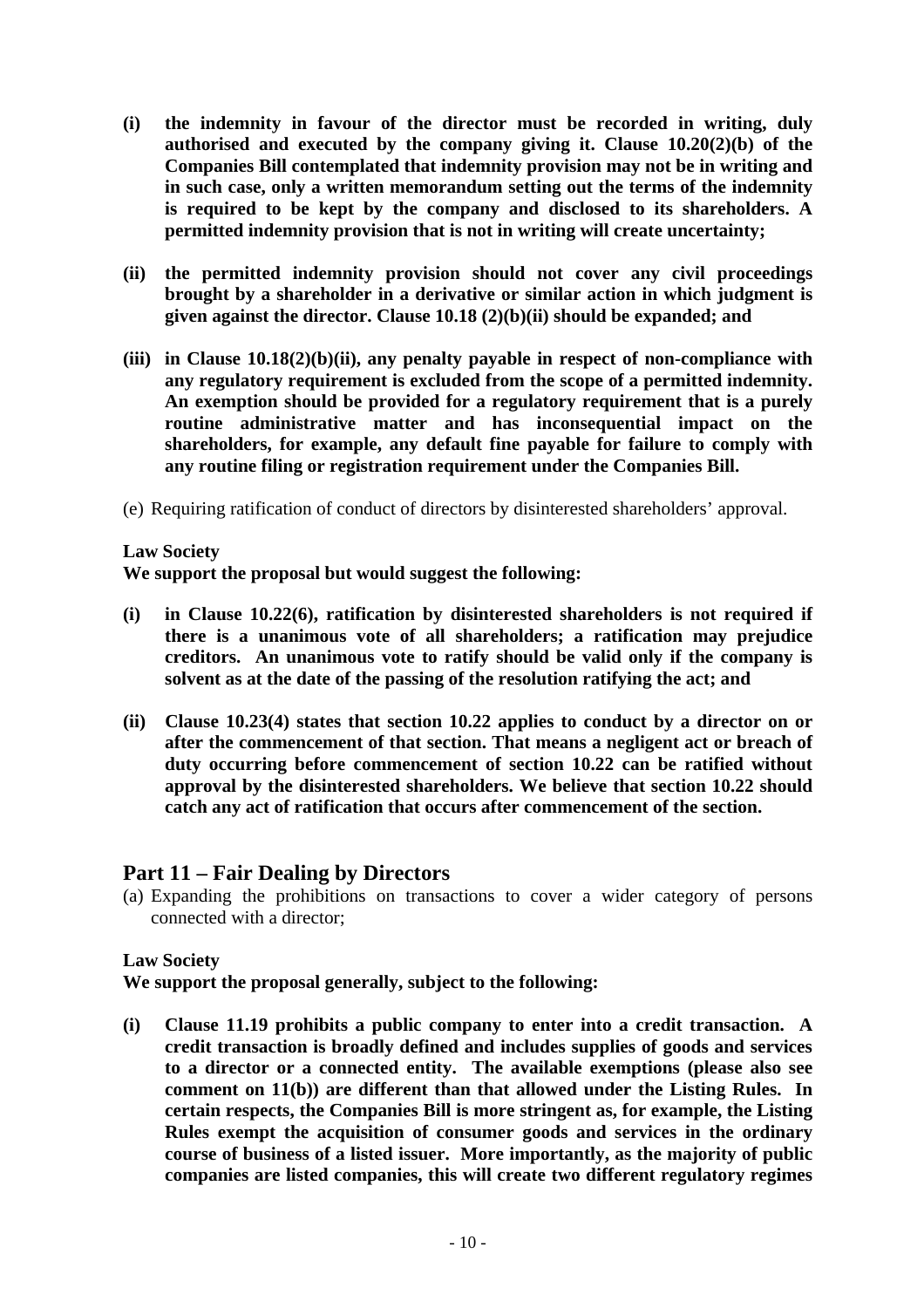**for "***connected transactions***". This creates an additional administrative burden for listed issuers which do not seem to be outweighed by any benefits to shareholders;** 

- **(ii) In addition to the approval of its members before making any quasi loans or entering into a credit transaction, a public company must also seek the approval of its holding company's members under Clauses 11.17(2) and 11.19(2). However, if the holding company is incorporated offshore, this additional requirement does not apply. While the reasons for excluding offshore companies are understood, this will encourage the use of offshore companies as holding vehicles to minimise regulatory compliance. The exclusion of offshore companies will render the additional requirement largely superfluous. In any event, we consider that the additional requirement of having the transaction approved by a holding company's shareholders does not serve any substantive purpose. If a holding company is itself a listed company, it will already be subject to the requirement in Clauses 11.17(1) and 11.19(1) and the Listing Rules; and**
- **(iii) Under Clause 11.30, an infringing transaction can be validated if it is affirmed by the company within a reasonable period after it is entered into. To avoid uncertainty, a definite cure period should be stated which can be extended with a court order.**
- (b) Introducing new exemptions from prohibitions on loans and similar transactions in favour of directors and connected entities;

#### **Law Society**

**We consider that the available exemptions should mirror those under the Listing Rules to avoid having two different regimes for listed issuers. Specifically, the financial limits for small loans, quasi loans and credit transactions imposed under Clauses 11.21 and 11.22 are expressed in fixed sums of between HK\$150,000 and HK\$750,000. This does not take into account the company size and is too inflexible. An alternative is to express the limit as the lower of (i) a fixed sum which is higher than the current limits and (ii) a fixed percentage of the company's net tangible assets value, akin to that provided for under Clause 11.25(2)(a).** 

- (c) Repealing the criminal sanction provisions in section 157J of the CO Ordinance;
- (d) Extending the application of the prohibitions on payments for loss of office;

### **Law Society**

### **We support the proposals in (c) and (d) above.**

(e) Requiring members' approval for a director's employment exceeding 3 years and requiring a company to keep directors' service contracts available for members' inspection;

#### **Law Society**

**We support the proposal but would suggest that the director's service contract in excess of 3 years must be recorded in writing, duly authorized and executed by the parties. Throughout Clauses 11.52 and 11.53, it is contemplated that such a service**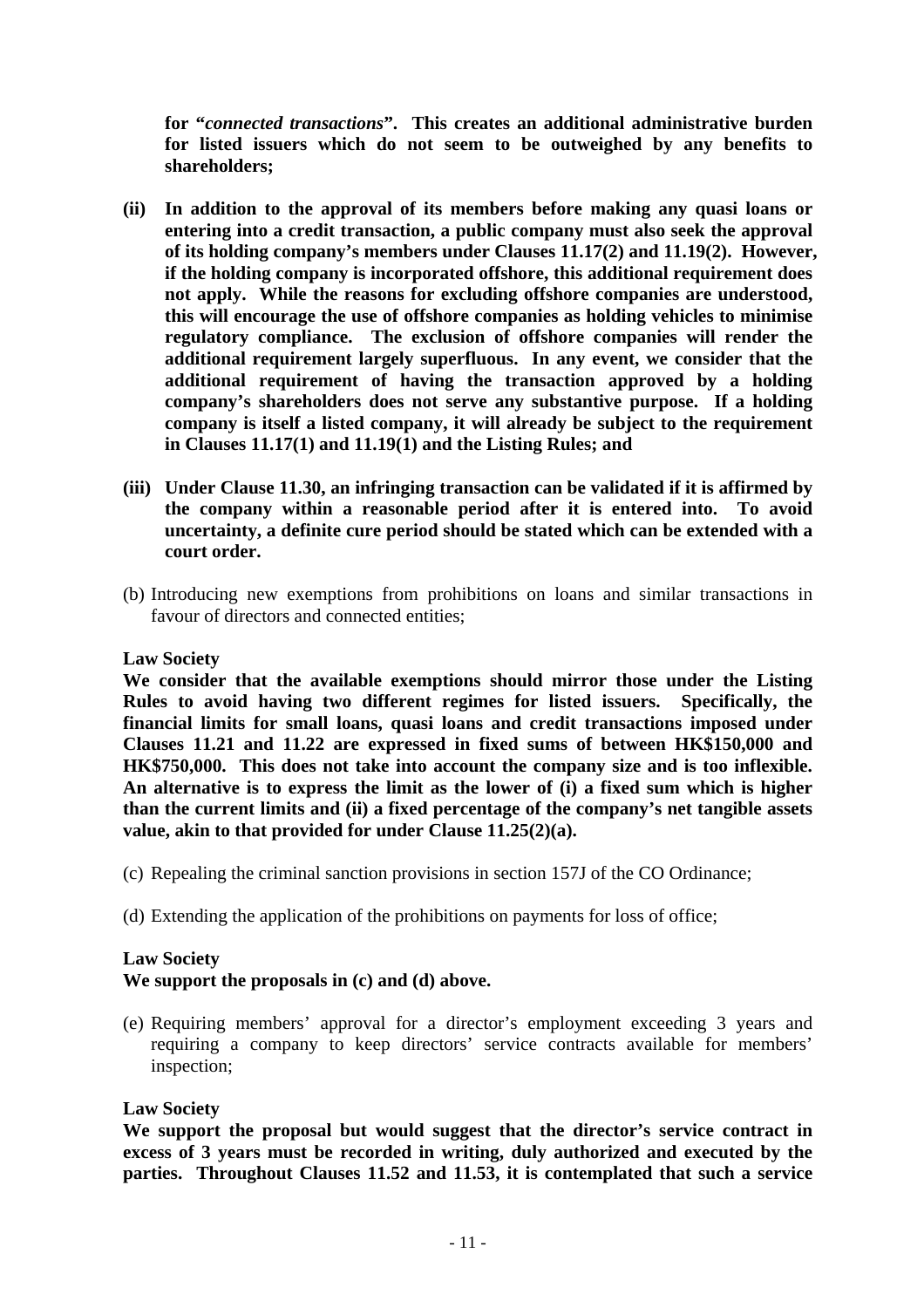**contract may not be in writing and in such case, only a written memorandum setting out its terms is required to be kept by the company and disclosed to its shareholders. Given the approval and disclosure requirement attached to a service contract of over three years, there ought to be proper formality requirements and the entire contract should be produced to the shareholders for approval and inspection.** 

(f) Requiring members' approval for substantial property transactions;

### **Law Society**

**We support the proposal generally subject to the following:** 

- **(i) the available exemptions are too stringent. For example, the thresholds proposed, being HK\$1,500,000 or HK\$10,000,000, regardless of the size of a listed company is too inflexible and could be more restrictive than the de minimis thresholds under Chapter 14A of the Listing Rules. Please also refer to our comment on credit transactions about creating two different regimes for listed issuers;**
- **(ii) the manner of approval drafted seems to suggest that approval will need to be sought at different layers of intermediate holding companies. The resulting administrative inconvenience does not seem to be outweighed by any conceivable benefits to the shareholders as a whole; and**
- **(iii) under Clause 11.61, an infringing transaction can be validated if it is affirmed by the company within a reasonable period after it is entered into. To avoid uncertainty, a definite cure period should be stated which can be extended with a court order.**
- (g) Requiring disinterested members' approval in the case of public companies; and
- (h) Widening the ambit of disclosure currently under section 162 of the CO.

#### **Law Society**

**We support the proposals in (g) and (h) above.** 

### **Part 12 Company Administration and Procedure**

(a) Introducing a comprehensive set of rules for proposing and passing a written resolution;

#### **Law Society**

**We support the proposal. In Clause 12.13, a company is required to send to each member and the auditor of the company a copy of the written resolution within 15 days after it is passed, failing which the company and every responsible officer are liable for a fine. The requirement to send to its auditors every written resolution passed will create unnecessary administrative burden for both the company itself and the company's auditors. As a company is required to maintain all resolutions in its book of minutes, subsequent inspection by the auditors during their audit work should suffice. We propose to remove the requirement of sending the auditor a copy of the written resolution.**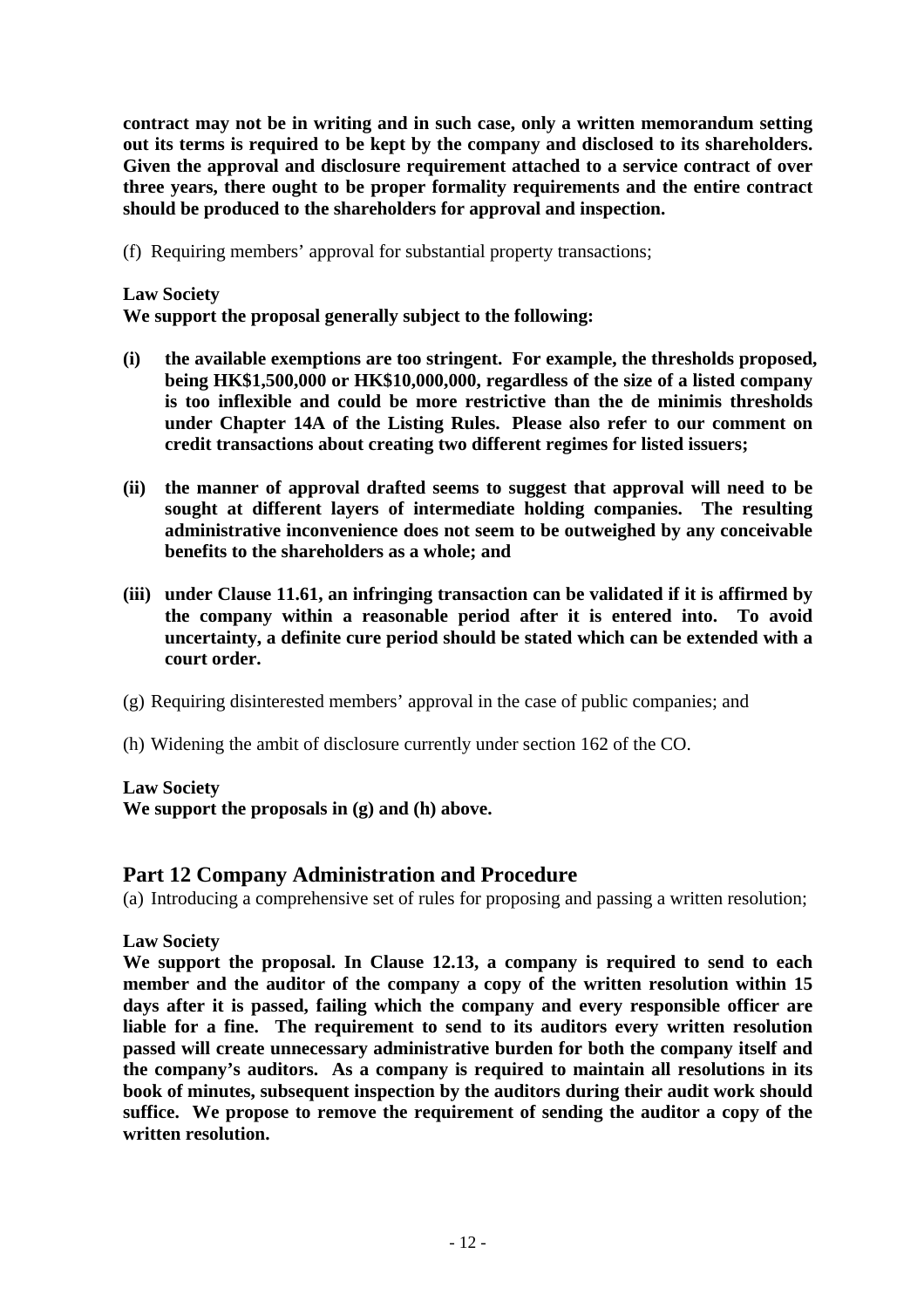- (b) Enhancing members' powers to require directors to circulate members' resolutions;
- (c) Requiring a company to bear the expenses of circulating members' statements relating to business of, and proposed resolutions for, AGMs, if they are received in time for sending with the notice of the meeting;
- (d) Permitting a general meeting to be held at more than one location by using audio-visual technology;
- (e) Reducing the threshold requirement for members to demand a poll from 10% to 5% of the total voting rights;
- (f) Giving members a right to inspect voting documents (including proxies and voting papers);
- (g) Clarifying the rights and obligations of a proxy;
- (h) allowing companies to dispense with AGMs by unanimous shareholders' consent;
- (i) Clarifying that the court may refuse to compel compliance with a request for inspection or a copy of the register of members, directors or secretaries if the right is being abused;
- (j) Empowering the Financial Secretary to make regulations to require a company to display its name and related information in certain locations and state prescribed information in documents or communications.

### **Law Society**

**We support the proposals in (b) to (j) above.** 

### **Part 14 – Remedies for Protection of Companies' or Members' Interests**

- (a) Extending the scope of the unfair prejudice remedy to cover "proposed acts and omissions";
- (b) Enhancing the court's discretion in granting relief in cases of unfair prejudice; and
- (c) Allowing a member of an associated company to bring a statutory derivative action on behalf of the company ("multiple derivative action").

#### **Law Society**

**We generally agree with the approach of widening the scope of the unfair prejudice remedy to cover "proposed acts and omissions" and enhancing the courts' discretion in granting relief in such cases so that we are more in line with the UK Companies Act. There is, however, a concern of a large number of small claims being brought to court by disgruntled shareholders in small private companies. These court claims can be substantial, time-consuming and costly on taxpayers. Consideration should be given to promoting (outside of the CO) alternative methods to enable disgruntled shareholders of small private companies to resolve their differences outside of court e.g. by providing for more detailed exit mechanisms in the articles of association (including Table A). We also suggest that if changes along the lines of the UK**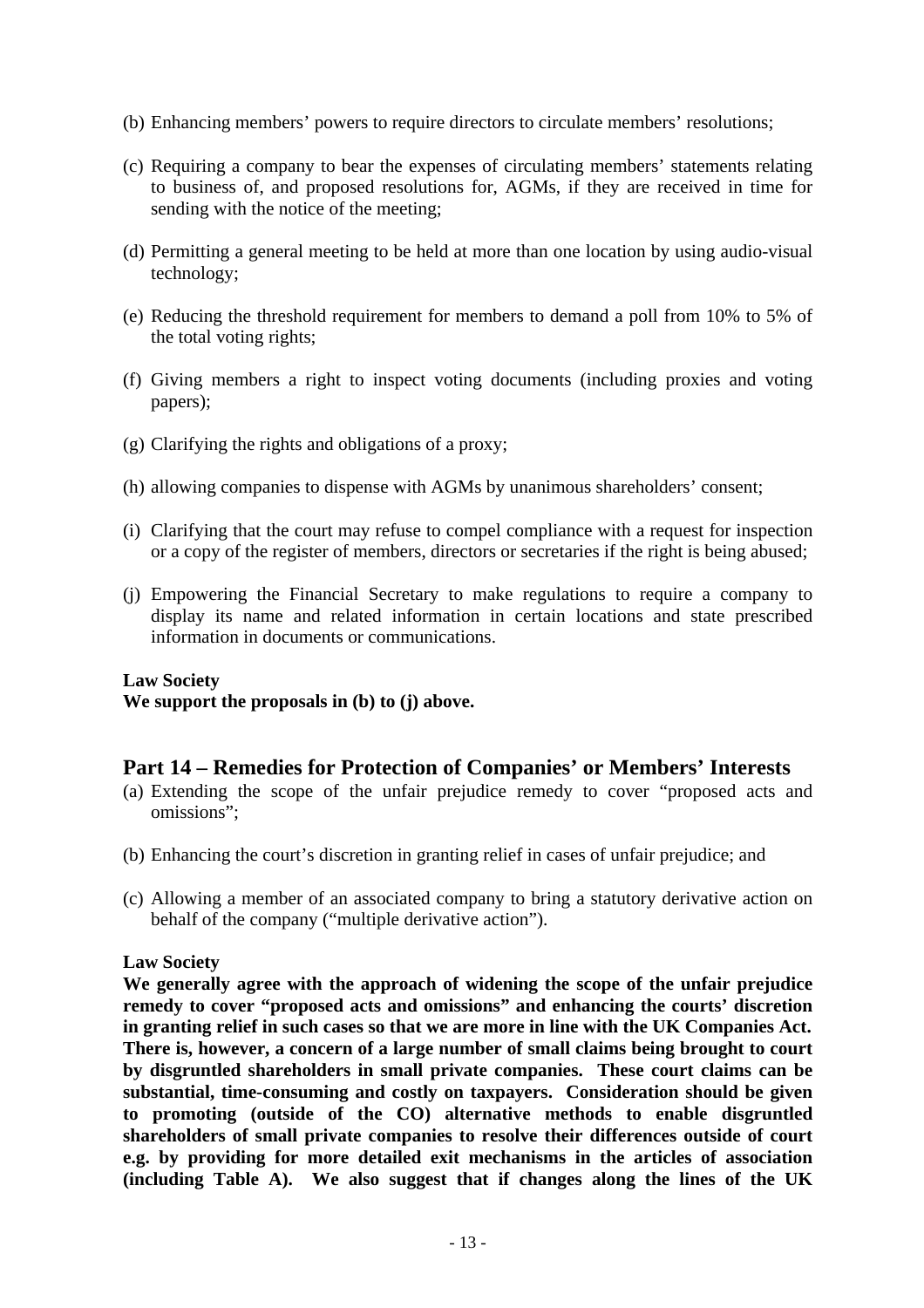**Companies Act were implemented, s.214 of the SFO (which empowers the SFC to bring actions against listed companies in cases of, among other things, unfair prejudice (or oppression against minority shareholders)) should similarly be amended.** 

**We agree with the legislative amendments in relation to statutory derivative action as they (a) provide for an effective mechanism by which shareholders of a related company (not just the company itself) can bring a derivative action on behalf of the company; and (b) bring Hong Kong more in line with comparable jurisdictions like Australia, New Zealand, Canada and Singapore.** 

**We also wish to make the following comments on the proposed amendments this part:** 

| <b>Section</b>  | <b>Original Text</b>                                                                 | <b>Proposed amendments</b>                                                          |
|-----------------|--------------------------------------------------------------------------------------|-------------------------------------------------------------------------------------|
| $14.18(2)(b)$ - | Without limiting subsection $(1)$ , the                                              | Without limiting subsection $(1)$ , the                                             |
| Court's         | Court of First Instance may do any                                                   | Court of First Instance may do any                                                  |
| general         | or all of the following under                                                        | or all of the following under                                                       |
| powers to       | paragraph $(a)$ or $(b)$ of that                                                     | paragraph $(a)$ or $(b)$ of that                                                    |
| order and       | subsection -                                                                         | subsection -                                                                        |
| direct          |                                                                                      |                                                                                     |
|                 | $(a)$                                                                                | $(a)$                                                                               |
|                 |                                                                                      |                                                                                     |
|                 | (b) give a direction concerning the<br>conduct of the proceedings or<br>application; | (b) give directions concerning the<br>conduct of the proceedings or<br>application; |
|                 |                                                                                      |                                                                                     |

# **Part 15 – Dissolution by Striking Off or Deregistration**

- (a) Extending the voluntary deregistration procedure to public non-listed and guarantee companies with some exceptions;
- (b) Imposing additional conditions for deregistration of defunct companies;
- (c) Streamlining the procedures for restoration of dissolved companies by court order; and
- (d) Introducing a new procedure of "administrative restoration" of a dissolved company by the Registrar.

#### **Law Society**

**We agree with the proposed amendments in (a) to (d) in this part. We also wish to make the following comments on the proposed amendments this part:** 

| <b>Section</b> | <b>Original Text</b>                 | <b>Proposed amendments</b>           |
|----------------|--------------------------------------|--------------------------------------|
| $15.29(6) -$   | There may be deducted from the       | There may be deducted from the       |
| Effect of      | amount payable under subsection      | amount payable under subsection (5)  |
| restoration on | (5) the Registrar's reasonable costs | the Registrar's reasonable costs in  |
| bona vacantia  | in connection with the disposition   | connection with the disposition or   |
| property or    | or dealing to the extent that the    | dealing to the extent that the costs |
| right          | costs have not been paid to the      | have not been paid to the Registrar  |
|                | Registrar as a condition of a        | in complying with a condition for    |
|                | restoration under section 15.20 or   | restoration under section 15.19 or   |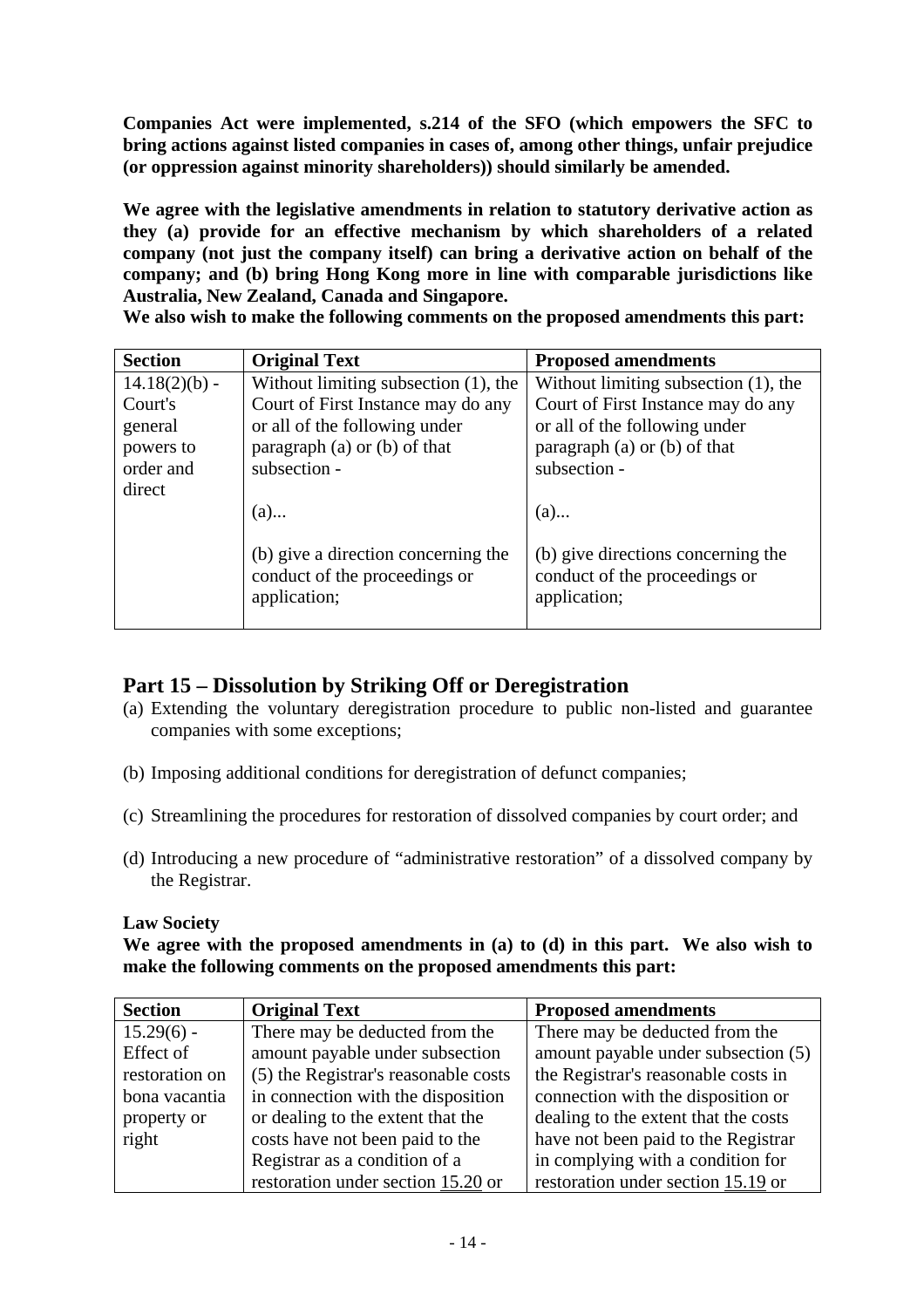| pursuant to a direction under<br>section 15.26.                                                                                                                                                                                                                                                                                                                                                                                                                          | pursuant to a direction under section<br>15.26.                                                                                                                                                                                                                                                                                                                                                                                                                                                                                                                                                                                                                                                                                                                                                                                                                                                                                                                                                                                                 |
|--------------------------------------------------------------------------------------------------------------------------------------------------------------------------------------------------------------------------------------------------------------------------------------------------------------------------------------------------------------------------------------------------------------------------------------------------------------------------|-------------------------------------------------------------------------------------------------------------------------------------------------------------------------------------------------------------------------------------------------------------------------------------------------------------------------------------------------------------------------------------------------------------------------------------------------------------------------------------------------------------------------------------------------------------------------------------------------------------------------------------------------------------------------------------------------------------------------------------------------------------------------------------------------------------------------------------------------------------------------------------------------------------------------------------------------------------------------------------------------------------------------------------------------|
| Section 15.20 - Registrar's decision<br>on application<br>$(1)$ the Registrar must notify the<br>applicant of the decision on an<br>application made under section<br>15.18.<br>$(2)$ If the Registrar grants the<br>application, the company is<br>restored to the Register on the date<br>on which notification is given<br>under subsection $(1)$ , and the<br>Registrar must register the<br>notification and publish in the<br>Gazette a notice of the restoration. | Note 1: see below provisions of<br>15.19 and 15.20 for comparison<br>Section 15.19 - Conditions for<br>granting application<br>$(1)$ The Registrar must not grant an<br>application made under section<br>15.18 unless all the conditions<br>specified in subsection $(2)$ , and any<br>other conditions that the Registrar<br><i>thinks fit, are met.</i><br>$(2)$ The conditions are -<br>$(a)$ the company was, at the time its<br>name was struck off the Register, in<br>operation or carrying on business;<br>(b) if any immovable property<br>situate in Hong Kong previously<br>vested in or held on trust for the<br>company has been vested in the<br>Government under section $15.9(1)$ ,<br>the applicant has obtained, at the<br>applicant's own costs, the<br>Government's confirmation that it<br>has no objection to the restoration,;<br>and<br>$(c)$ the applicant has delivered to the<br>Registrar the documents relating to<br>the company that are necessary to<br>bring up to date the records kept by<br>the Registrar. |
|                                                                                                                                                                                                                                                                                                                                                                                                                                                                          |                                                                                                                                                                                                                                                                                                                                                                                                                                                                                                                                                                                                                                                                                                                                                                                                                                                                                                                                                                                                                                                 |

# **Part 16 – Non-Hong Kong Companies**

- (a) Clarifying provisions for striking non-Hong Kong companies off the register and their restoration to the register; and
- (b) Modifying the penalty provisions to align with those of Hong Kong incorporated companies.

### **Law Society**

**We agree with the proposed amendments in (a) and (b) in this part.** 

# **Part 17 - Companies not formed, but Registrable, under this Ordinance**

This relates to CO Part IX which provides for the registration of companies which are formed pursuant to any ordinance other than the CO or a former CO or otherwise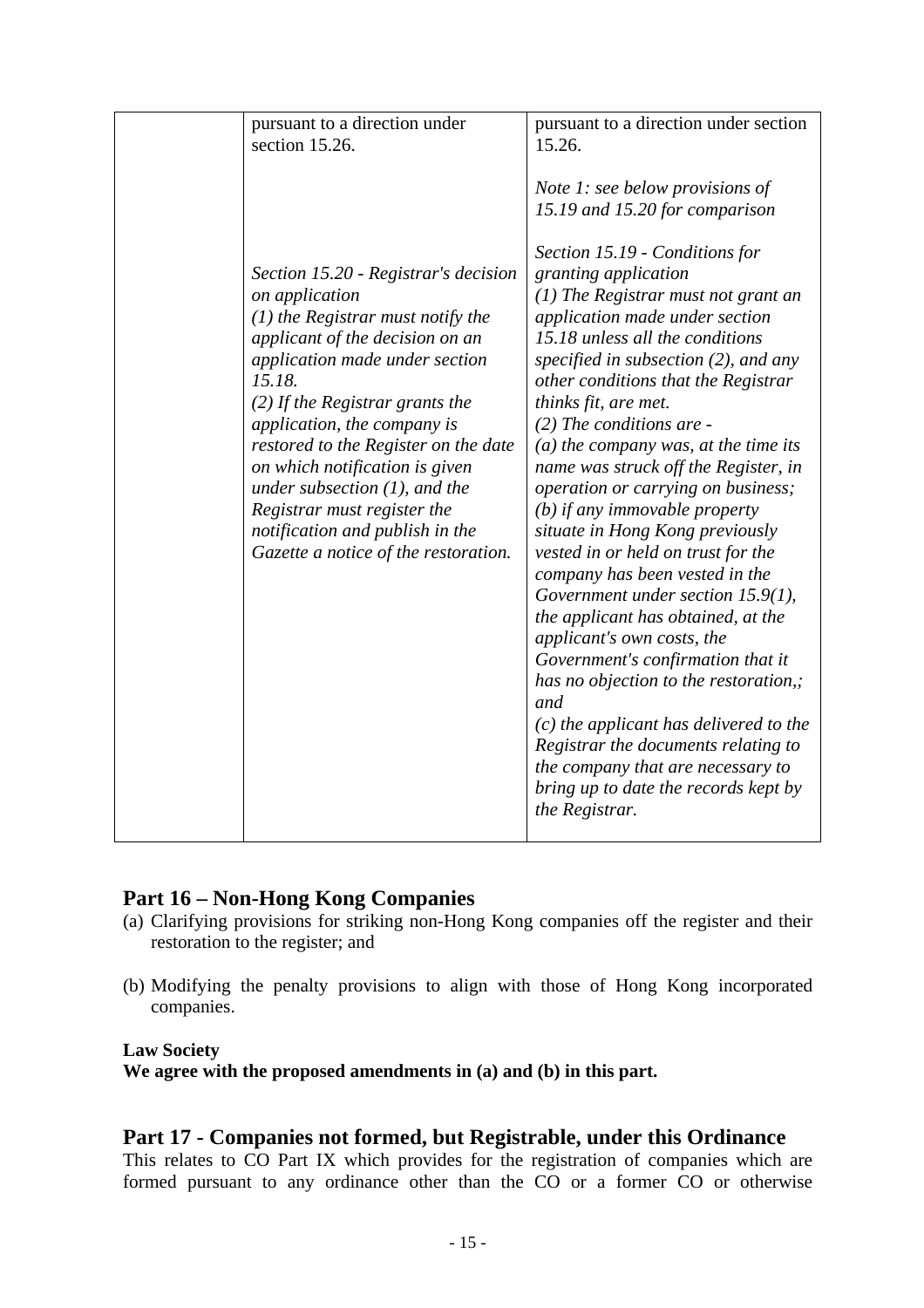constituted according to law. No significant changes – only to remove the archaic provisions on "joint stock company" (as no such company currently exists).

### **Law Society**

**We agree with the proposed amendments in this part.** 

# **Part 18 – Communications to and by Companies**

- (a) Setting out the rules governing communications to and by companies in electronic form; and
- (b) Facilitating communications sent by companies to their members by means of a website.

### **Law Society**

**Use of electronic communications, including website communications, should be encouraged from an environmental point of view and to ensure that Hong Kong is in line with international practices. For example, the amended Companies Act 2006 allows a company in the UK to send a document or information in electronic format to a person who has agreed and where such person has not revoked that agreement. Australia has taken a more radical stance in that the amended Corporations Act 2001 now requires shareholders to request a hard copy of the company's annual report, otherwise, the company is only required to post a copy of its annual report on their website.** 

**The CO currently requires express consent by a shareholder to written communications between it and the company to be given by electronic means. Pursuant to amendments to the Listing Rules which came into effect on 1 January 2009, a listed issuer can deem a shareholder to have consented to corporate communications being made available to him on the issuer's website provided that certain procedures are followed (e.g. the procedure must be approved by shareholders' resolution in a general meeting and allowed by the issuer's constitutional documents, an individual request must be made to each shareholder, consent is deemed only when there is no response from the shareholder within a 28 day period and request must not be made again within 12 months).** 

**The discrepancy between the requirements under the Listing Rules and the CO means that overseas incorporated listed issuers are subject to a less onerous standard than their Hong Kong counterparts. Therefore, we agree that there should be similar amendments to the CO so that both Hong Kong and non-Hong Kong incorporated listed issuers can benefit from the new procedures relating to electronic and website communications. Furthermore, unnecessary costs can be saved from printing and posting hard copies of corporate communications to all shareholders. This is more environmentally friendly and reflects the advances made in information technology.** 

**It would be helpful if clarification could be provided on whether a corporate shareholder can be deemed to have agreed to receive electronic communications from the company of which it is a shareholder. Pursuant to section 18.11(3)(a)(ii), a document can be sent in electronic form if the corporate shareholder "is regarded under a provision of this Ordinance as having so agreed". On the other hand, it seems that the provisions in Part 12 of the Companies Bill would not deem a corporate shareholder as having consented to receive electronic**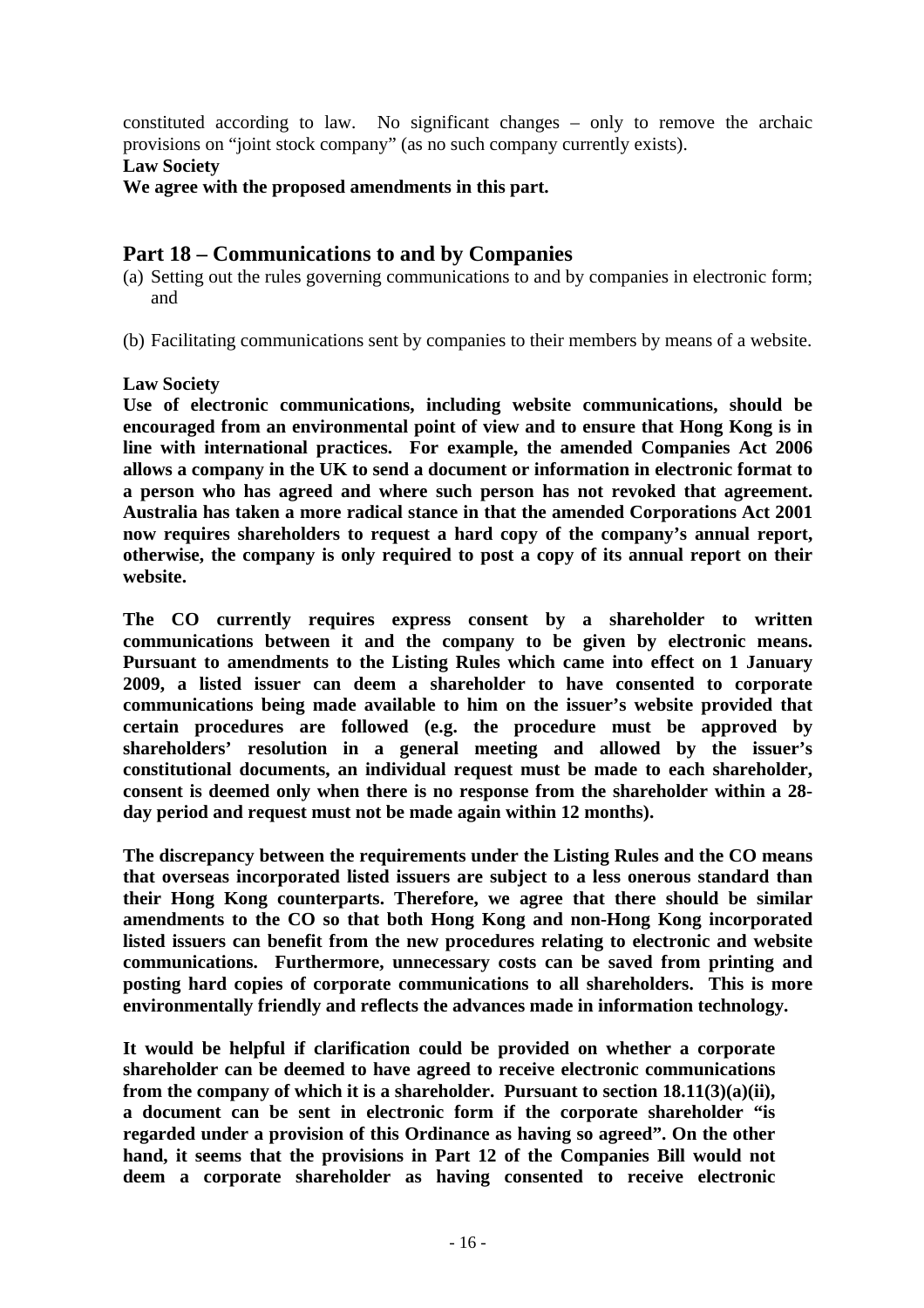**communications from the company of which it is a member. Therefore, even if the shareholder is deemed to have agreed to website communications pursuant to section 18.13(4), it seems that the notification required under section 18.13(3)(c) would still need to be provided to the shareholder in hard copy, unless it has agreed that such notification can be sent to it in electronic form and whether all of the matters set out in this section are required to be notified every time something is posted on the website.** 

# **DRAFTING COMMENTS**

### **Section 1.4(3)**

• We suggest adding a new subsection (f) for other person or entity specified by the Registrar to certify a translator's competence in order to allow maximum flexibility in adding new categories of acceptable persons going forward.

### **Section 1.12 to 1.20**

- We note that the difference in the definitions of "holding company"/"subsidiary" and "parent undertaking"/"subsidiary undertaking" have been retained. These are most obvious when comparing Section 1.12(1) with Section 1.16(1)(b). We find the difference in the definitions confusing and possibly unnecessary. We note that the UK Companies Act 2006 (sections 1159, 1162 and Schedules 6 and 7) has adopted the IAS definition (i.e. Section  $1.16(1)(b)$ ) for both and to a large extent, has also made the provisions contained in the existing Schedule 23, CO, applicable to both. We would be grateful if the FSTB would give this matter further consideration.
- Aside from issues of consistency, we believe that the definition of "holding company" and "subsidiary" should depend only on control and not participation in profits. Thus the appropriateness of Section  $1.12(1)(c)$ , read together with Section 1.12(5), should in our view be revisited.

### **General comment regarding Part 2**

• Please consider adding a provision to deal with the point at which a document will be considered delivered to the Registrar.

#### **Sections 2.16(2)(a) and (b)**

• What do "altered" document and "altered" signature mean? It is unclear why a document or signature that is "altered" would immediately be considered unsatisfactory as a result of section  $2.16(1)(a)$ .

### **Section 2.18(1)**

• Please consider changing the first part of the sentence to read "Where a document is delivered to the Registrar for registration, …".

### **Sections 2.18(1)(a) and (b)**

• Under section 2.16, a document is unsatisfactory if it falls within (among other things) subsection (2) of that section. Subsection  $2.16(2)(c)$  would seem to cover the situation where a document is not properly delivered under section 2.11. If that is the case, section  $2.18(1)(a)$  is unnecessary as it is already covered by section  $2.18(1)(b)$ .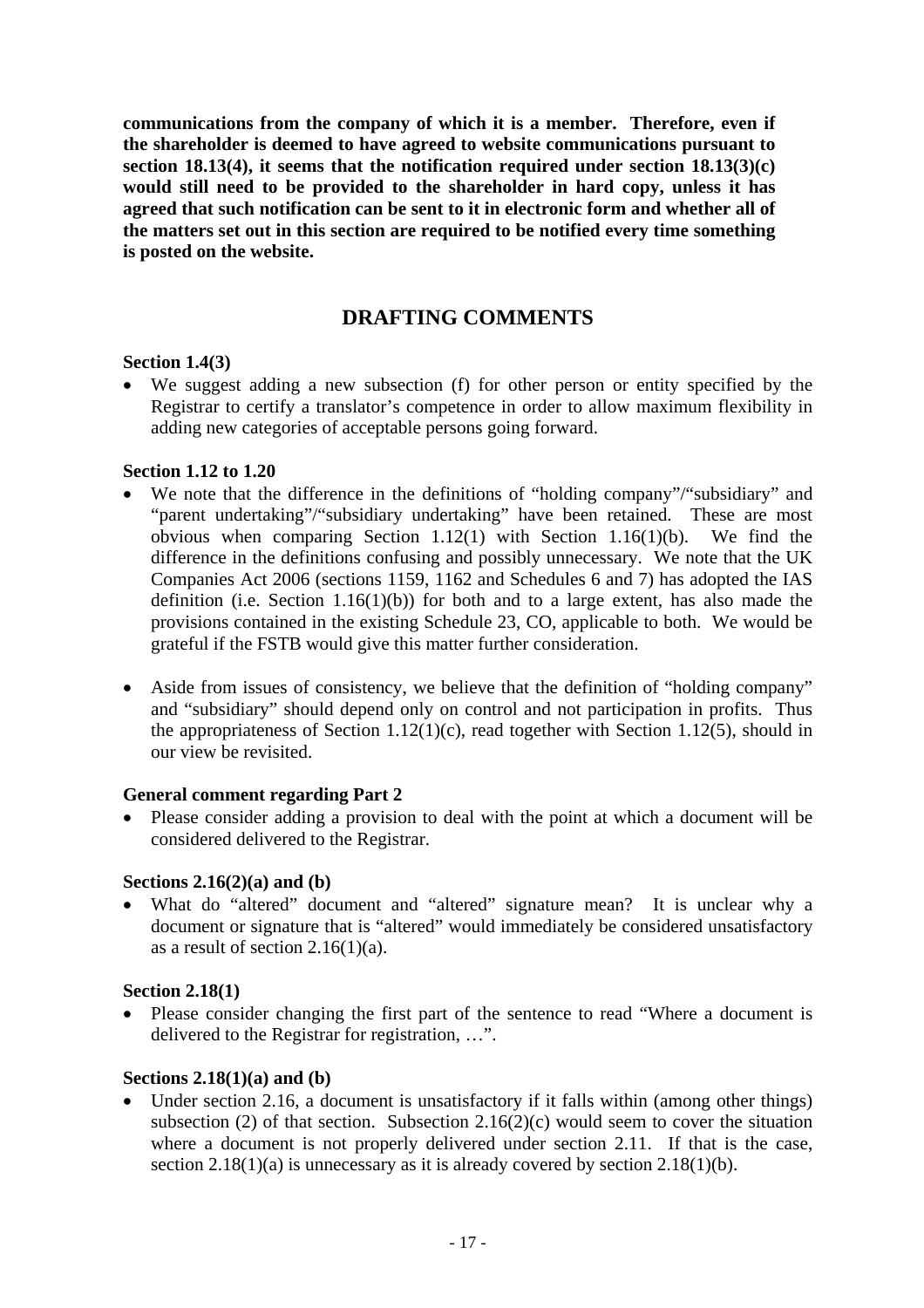### **Sections 2.18(2) and (3)**

• There is no time limit on when the Registrar needs to revert as to whether a document is acceptable for registration. This could lead to uncertainty and raises concern especially where it is important to determine the exact date (and time) of registration of a document.

### **Section 2.18(4)**

• This provides that even if a document is not properly delivered to the Registrar, the Registrar may register it if, in the opinion of the Registrar, the document is not unsatisfactory. This seems to be in conflict with section  $2.16(1)(2)(c)$  which says that a document will be considered unsatisfactory if it is not properly delivered.

### **Section 2.21(4)**

- This provides that penalty is payable from the 14th day after the date of notice of refusal to register is sent by the Registrar. However, under section 2.20, a person may appeal to the Court within 42 days if the Registrar refuses registration of a document. No penalty should be payable until the time for appeal has lapsed.
- In addition, for clarity, there should be a provision which states that the Registrar must provide reasons for its decision to refuse the registration of a document.

#### **Section 10.20(2)**

• There are a number of provisions in the Bill which refer to a "prescribed place" where documents are available for inspection. Presumably this will be a place in Hong Kong. We look forward to further elaboration as to the meaning of the term.

#### **Section 10.22**

- Ratification of conduct by director amounting to negligence has to be done by resolution of members who are unconnected with the director. In the context of many family owned companies in Hong Kong, this could lead to a problem that nobody could vote on the resolution. This may be too restrictive especially in the case where no unconnected parties' position is prejudiced.
- Also section  $10.22(3)(c)$  is redundant given that Section  $10.22(3)(b)$  already covers trustees (please refer to the definition in section 11.2).

### **Sections 10.31(3) and 10.33(5)**

• We consider it more appropriate that the liability rests on the officers in default instead of the company itself.

#### **Section 10.34(2)**

• There should also be a time limit on the retention of minutes of meetings held before the commencement of the provisions in the Companies Bill.

#### **Section 11.23(1)(a)(i)**

• Please consider defining "misconduct" to mean any negligence, default, breach of duty or breach of trust by the director, as in the case in section 11.24(5).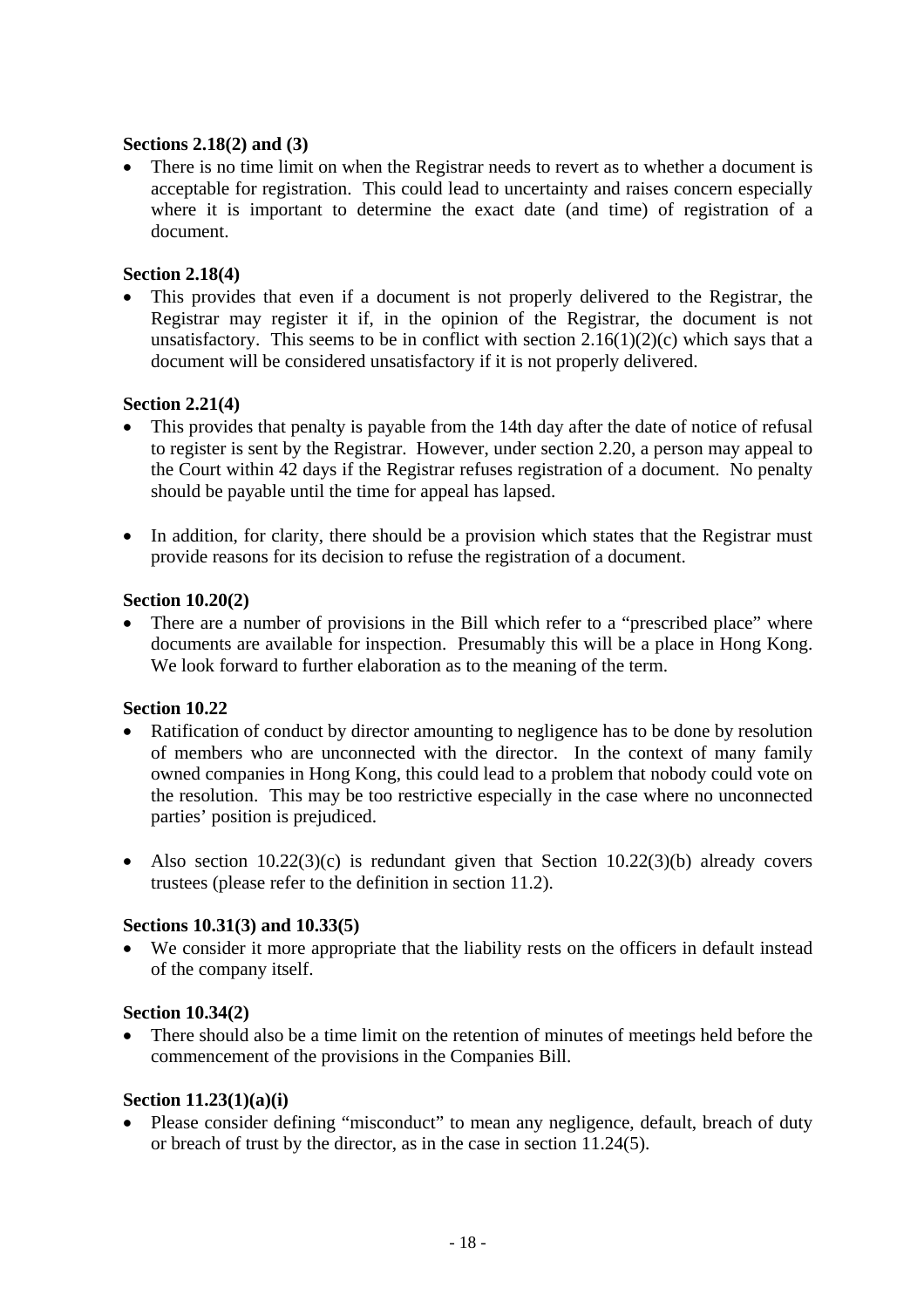### **Section 11.28**

• The words "section 11.16, 11.17" should be added before "section 11.18 or 11.19".

### **Sections 11.32(3) and (4)**

• The words "section 11.34" should be replaced by "section 11.33".

#### **Section 11.40(1)(c)**

• Please consider including the words "the termination of" after "in connection with".

### **Section 11.63(5)**

- Please consider including two further exceptions to the requirement to declare material interests, as in the case under section 177(6) of the UK Companies Act 2006 - (i) if it cannot reasonably be regarded as likely to give rise to a conflict of interest; and (ii) the other directors are already aware of the interest.
- Further, it is noted that there is a change in the requirement under section  $11.63(5)(a)$ from the existing requirement under section  $162(2)(3)$  of the CO. It is assumed that this is an intentional change so that only the subjective awareness of the director would be taken into account.

#### **Section 12.130**

• We would prefer to see the definitions of "return date" removed from section 12.130(2) and section 12.130(4) and added to section 12.130(9). It not, it needs to be made clearer that section 12.130(2) is referring to private companies and section 12.130(4) is referring to public companies and companies limited by guarantee.

### **Schedule to Part 12**

Paragraph (b) of Part 3 of the Schedule would better read "... a certified translation of the document in English or Chinese". We do not believe the words "(to be annexed to that document)" are required, as the concept is already included in the opening words to Part 3 of the Schedule, which instruct that the annual return is "accompanied by ...".

#### **Section 14.18**

- We would suggest that a cross reference is made to section 14.8(5), in sections  $14.8(1)(a)(ii)$  and  $4.8(2)(a)(ii)$  for ease of reference.
- The English text of section  $14.8(2)(a)(i)$  would better read "...and that would also constitute a contravention of this Ordinance;". The same point arises in relation to section  $14.8(2)(a)(ii)$  and  $14.8(3)(b)$ .
- We note that where a claim relates to conduct which took place prior to the commencement of section 14.8, and that conduct could not have given rise to a claim under the predecessor Ordinance, then it seems that it will still be possible for a claim to be brought under the new provisions. We wonder if this is the intention. In practice of course, the only circumstances in which this would occur is where the conduct consisted only of a breach of the company's constitution and a claim can therefore be brought under section  $14.8(4)(c)$ .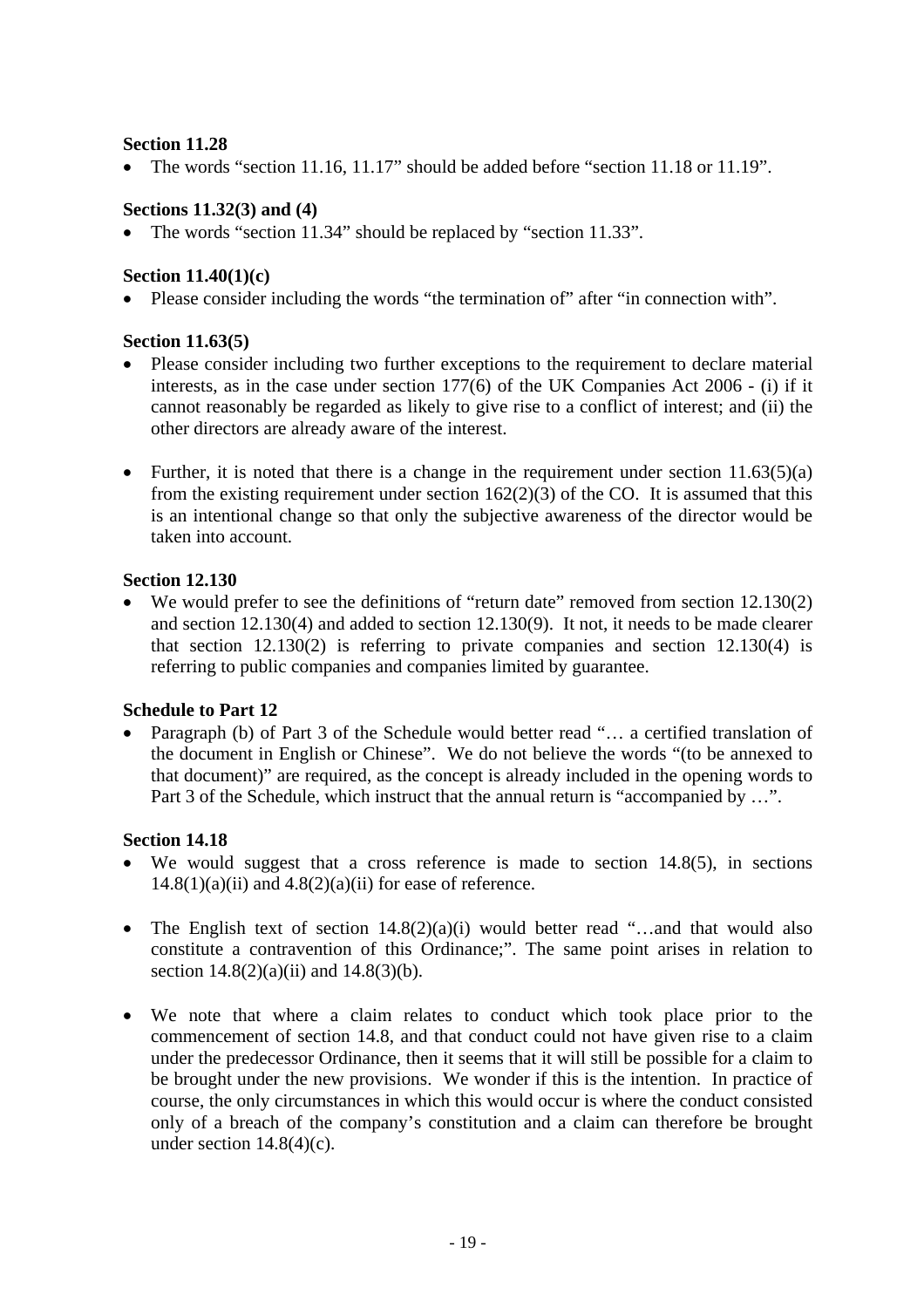### **Section 14.19**

• In our view, it would be preferable for the member / creditor right (currently in section 14.9(2)) to appear before the Financial Secretary's right (currently in section 14.9(1)). This reflects the importance of the rights in practice and would be consistent with the order used in section 14.3.

### **Sections 15.1 to 15.3**

• Please clarify how the striking off procedures in Part 15 would apply where a non-Hong Kong company has replied to the Registrar's letter(s) stating that it is not carrying on business or is not in operation. Furthermore, we suggest clarification be made on whether the deregistration procedures in section 291 of the predecessor Ordinance would continue to apply as if they had not been repealed if, before the commencement of Part 15, the Registrar has sent a letter to a company pursuant to section 291.

### **Section 15.9**

• We suggest that the criteria for determining whether a property or right is "properly" available" to satisfy liabilities (e.g. if it is permitted in accordance with law) should be set out in section 15.9(4).

### **Section 15.14**

We suggest clarification be made that the liabilities of directors etc., of a company which has been dissolved under section 291, 291A or 291AA of the predecessor Ordinance are to continue and may be enforced as if the company had not been dissolved.

### **Section 15.16**

• Section 15.16 requires directors of "a company dissolved under *this Part*" to keep the company's books and records for at least 6 years after the date of the dissolution. Accordingly, it is assumed that directors of a company dissolved under section 291, 291A or 291AA of the predecessor Ordinance would continue to be subject to the 5-year record keeping requirement under section 292(3) of the predecessor Ordinance. If that is the effect intended, we suggest that the requirement be set out in section 15.16.

# **Sections 16.4(3) and 16.5(6)**

• Please clarify the application of the Ordinance in following scenario: if the translation of the company's domestic name was previously registered pursuant to section 16.4(3), which name would be regarded as the company's "corporate name" after it informs the Registrar (pursuant to section 16.5(6)) of its decision not to use the previously registered translation name for carrying on business in Hong Kong? In such scenario, would the company be required to register another translation name if its domestic name is neither in Chinese or Roman script?

### **Sections 16.4(3), 16.5 and 16.6**

• We understand that the translation name of a non-Hong Kong company should be a "certified translation" of its domestic name. On the other hand, it appears that this may not be the case where the company has registered the translation name of its domestic name pursuant to section 16.4(3) but later adopts an additional Chinese/Roman script domestic name under section 16.5(1), or if a name ceases to be the company's domestic name as envisaged under section 16.5(3). It seems that in these scenarios, sections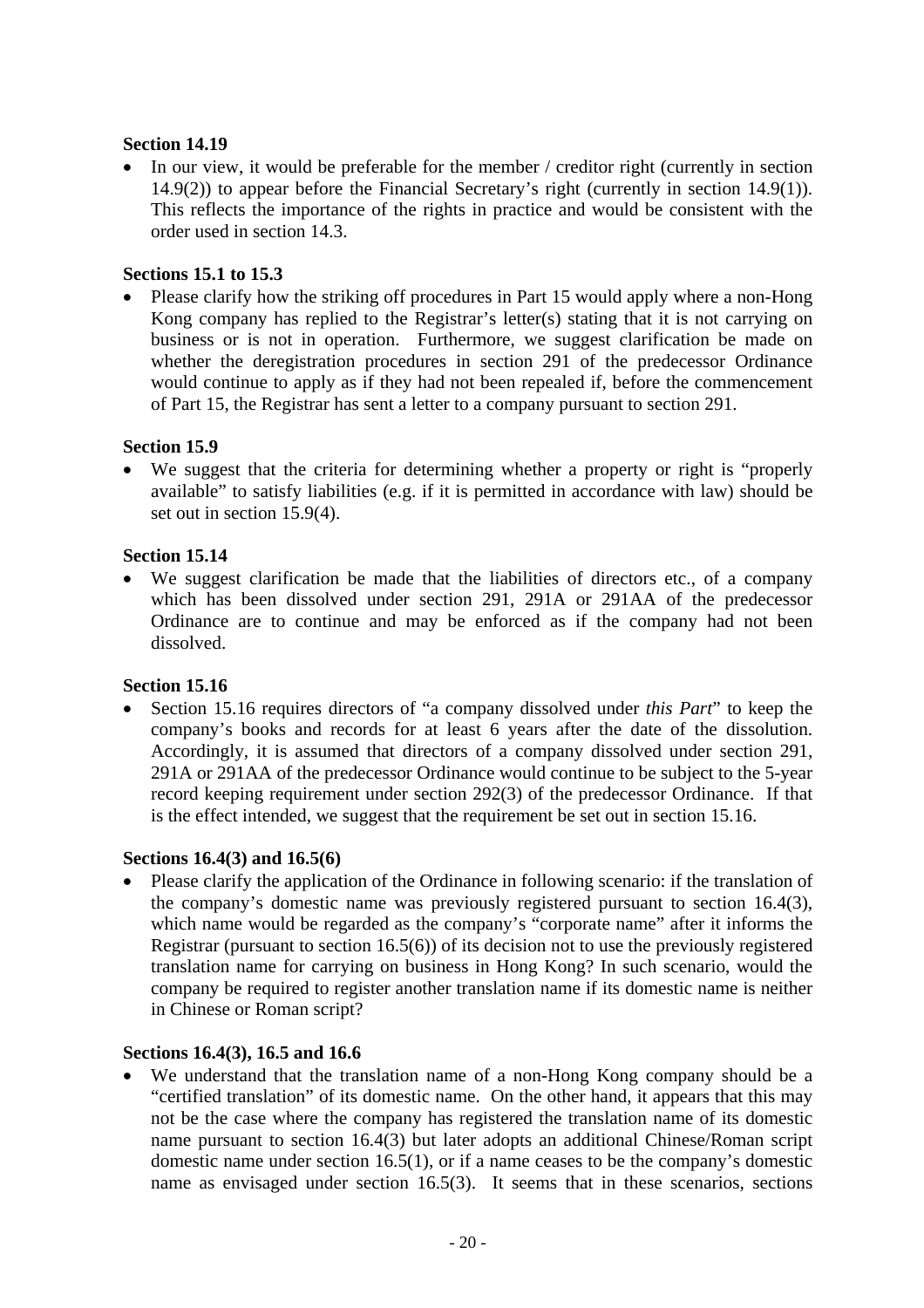16.5(8) and 16.6(7) may not apply and that the company's translation name on the Register could be different from the certified translation of its domestic name.

### **Sections 16.5(5) and 16.5(6)**

Sections  $16.5(5)$  and  $16.5(6)$  require a company to give notification to the Registrar within one month "after the date of a decision"/"after the date of the decision" of the events specified therein. As the exact date of the "date of a decision" may be subject to different interpretations and in case the specified event does not occur after the decision date, please consider replacing the references to "the date of the decision" in those sections with "the date of the addition"/"the date of the replacement"/"the date of the cessation" (as the case may be).

#### **Sections 16.7 and 16.9(5)**

• Section 16.9(5) provides that the Register would enter a company's approved name in the Register "as the name, in relation to the corporate name, under which the registered non-Hong Kong company is to carry on business in Hong Kong" and that a "fresh certificate of registration containing the corporate name and the name so entered" will be issued. It seems this means that the corporate name for which notice is served under section 16.7 would still be deemed as the company's "corporate name" even if it gives a misleading indication of the company's activities or is the same as another company's name. We wonder if this is the effect intended.

### **Sections 16.21, 16.23 to 16.25**

• Please clarify how the striking off procedures in Part 16 and section 16.21 would apply where a non-Hong Kong company replies to the Registrar's letter(s) stating that it no longer has a place of business in Hong Kong.

### **Section 16.32(4)**

• Under section 16.32(4), if, before the commencement of Division 8 of the Ordinance, a letter was sent to a non-Hong Kong company under section 291(1) of the predecessor Ordinance, then section 339A(2) and provisions in the pre-amended Ordinance relating to striking-off of defunct companies will continue to apply as if they had not been repealed. We suggest provisions be included to clarify whether this means that the provisions in the predecessor Ordinance in relation to the restoration of deregistered companies would continue to apply to such companies (including the provision that applications to restore such companies may be made within 20 years of the dissolution).

### **Part 16 - the offence provisions**

• From the consultation paper, we understand it is intended that the offence provisions for non-Hong Kong companies in Part 16 should be aligned with those of Hong Kong companies so that offences of similar nature would not be treated differently because of the company's place of incorporation.

However, it is noted that the offence provisions for non-Hong Kong companies in Part 16 extend the punishments to the "agent of the company", whereas the provisions for Hong Kong companies impose liabilities on the "responsible person" of the company which, under section 1.3, does not include references to such agents.

The extension of the Part 16 offence provisions to "agents" of non-Hong Kong companies seems to frustrate the objective of equal treatment as it may subject the non